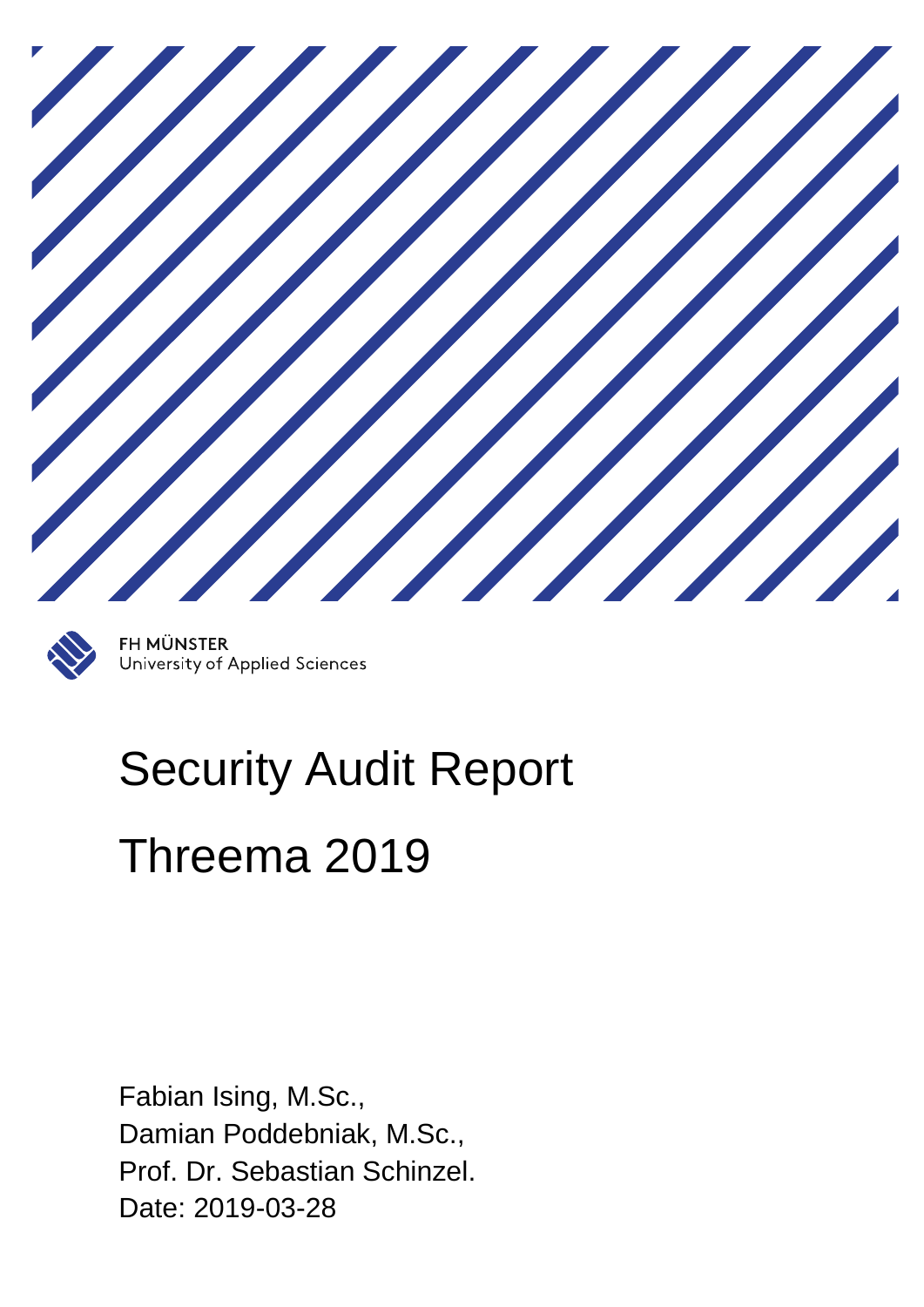# **Table of Contents**

## **[Executive Summary](#page-2-0)**

| 2. Context and Scope-                    |     |
|------------------------------------------|-----|
|                                          |     |
| <b>Appendix A: Detailed Findings-</b>    |     |
| Detailed Findings Android App            | 7   |
| Detailed Findings iOS App                | 11  |
| Detailed Findings Threema Safe           | 12  |
| <b>Appendix B: Applied Test Cases --</b> | -13 |
| Applied Test Cases Android App           | 13  |
| Applied Test Cases iOS App               | 23  |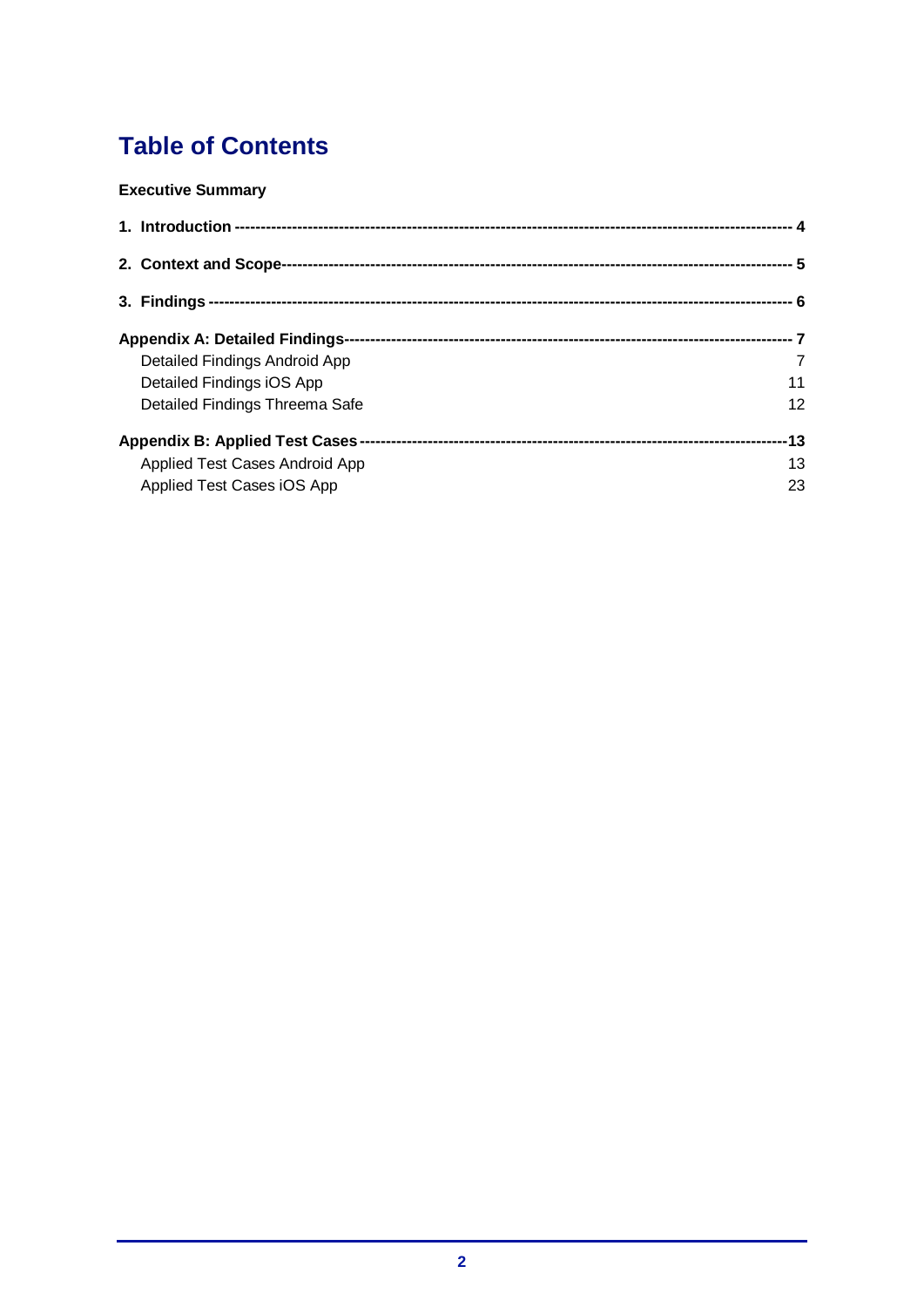# <span id="page-2-0"></span>Executive Summary

This report describes the results of a thorough independent code audit of the Threema apps for iOS and Android that was performed by the IT Security group at Münster University of Applied Sciences headed by Prof. Dr. Sebastian Schinzel. In the course of the code review, Threema provided full access to the source code of the Android and iOS apps and supported the researchers in regular meetings.

Both Threema apps and the Threema Safe feature successfully passed the assessment and the audit revealed no deviations from the specifications published in the Threema Cryptography Whitepaper. Overall, no high risk or critical vulnerabilities were discovered in Threema Android, iOS and Threema Safe.

Several low to medium risk issues were identified by the examiners and Threema addressed them quickly. They are no longer present in current versions of the apps.

In summary, Threema performs as specified in the published documentation and its security and privacy features are intact and effective.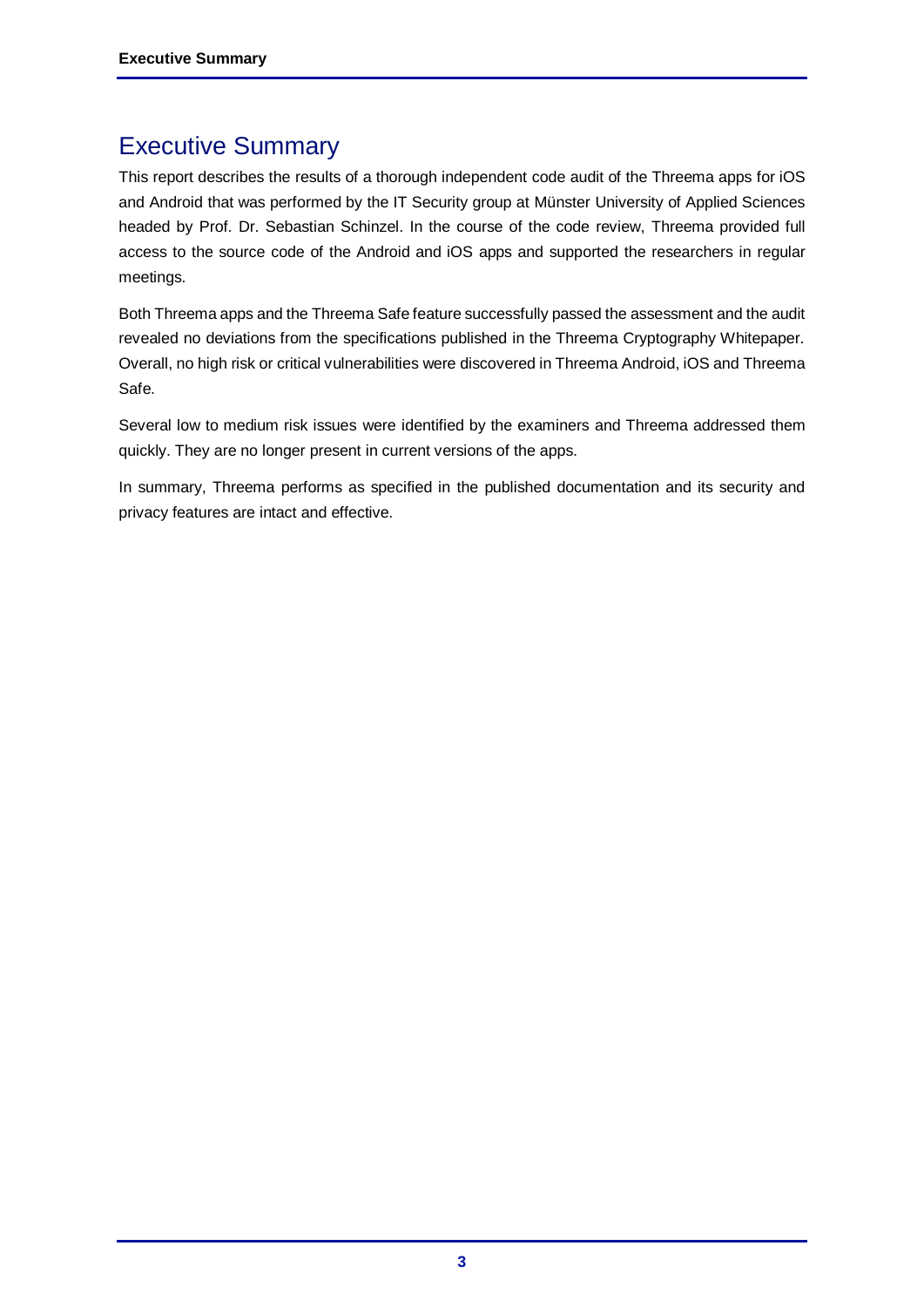# **1. Introduction**

<span id="page-3-0"></span>*"Threema: The messenger that puts security and privacy first."*

Threema is an encrypted messenger produced by the Swiss company Threema GmbH. It offers endto-end encrypted chats, group chats and calls. Threema's product line focuses on privacy: neither a phone number nor an email address is required to register or use the apps. Furthermore, it claims that it generates as little data on servers as possible and to delete messages from servers as soon as they were picked up.

Threema GmbH has approached the IT security group at Münster University of Applied Sciences to perform an independent review of the code and architecture of its apps and particularly evaluate the security of its newly implemented Threema Safe cloud backup feature.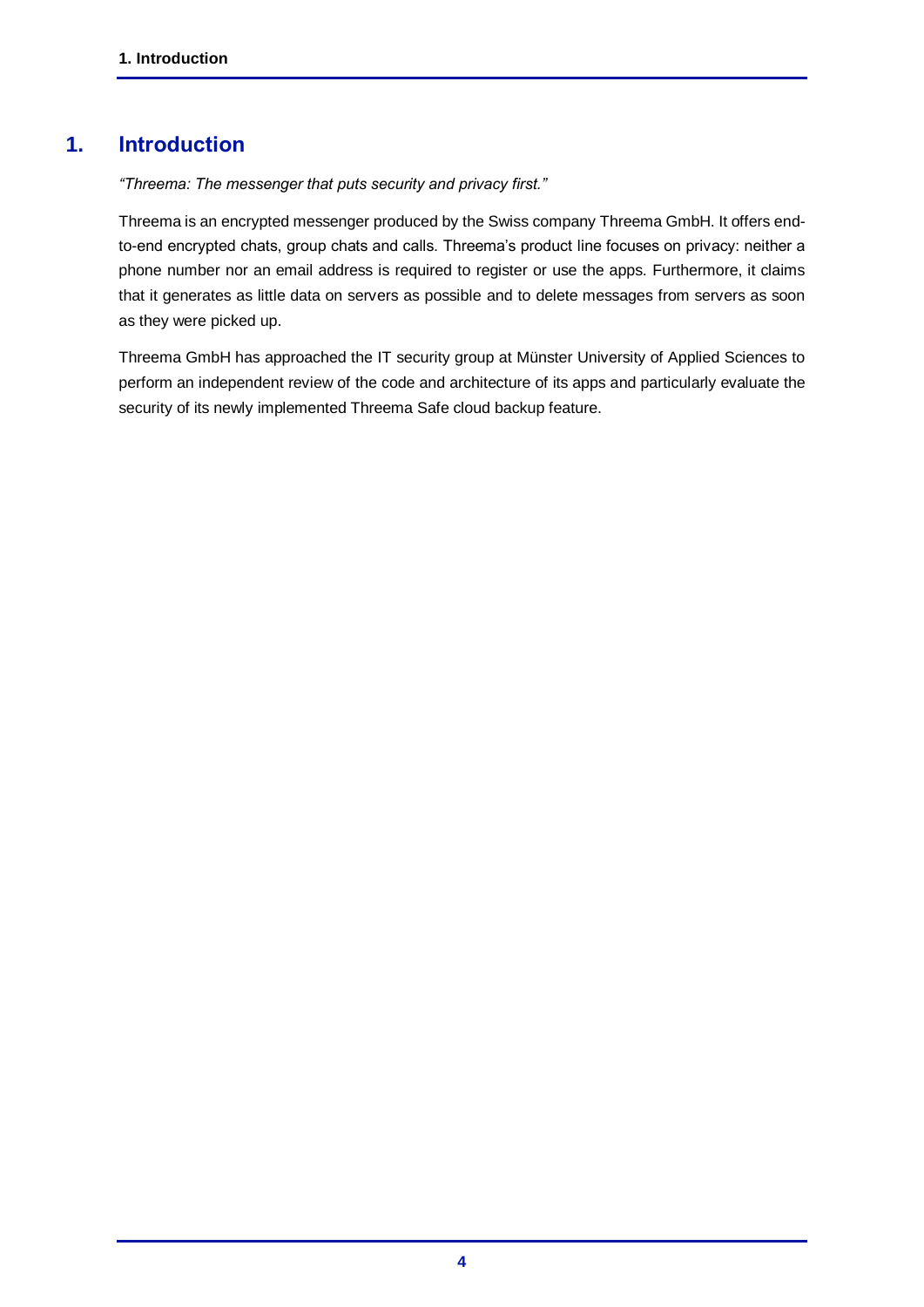# **2. Context and Scope**

<span id="page-4-0"></span>The goal of this audit was a thorough third-party examination of the source code of the Threema apps on both iOS and Android for possible issues that could affect the security or the privacy of its users and to check the validity of Threema's public claims stated in the Threema Cryptography Whitepaper $^{\rm 1}.$ 

The audit was performed during the period from October 2018 to January 2019 and took 22 person days. Any live testing was done using the production Threema apps downloaded from the Google and Apple app stores.

The scope of the audit was set to Threema Android version 3.54 and iOS version 3.0.9 and the Android implementation of Threema Safe. The Threema server code was out of scope.

Threema provided remote access to an isolated computer within the Threema network that had copies of the Threema Android and iOS apps' source code. The Threema Android source repository also contains the code for Threema Safe on Android.

<sup>1</sup> **[https://threema.ch/press-files/cryptography\\_whitepaper.pdf](https://threema.ch/press-files/cryptography_whitepaper.pdf)** (last accessed on 2019-01-23).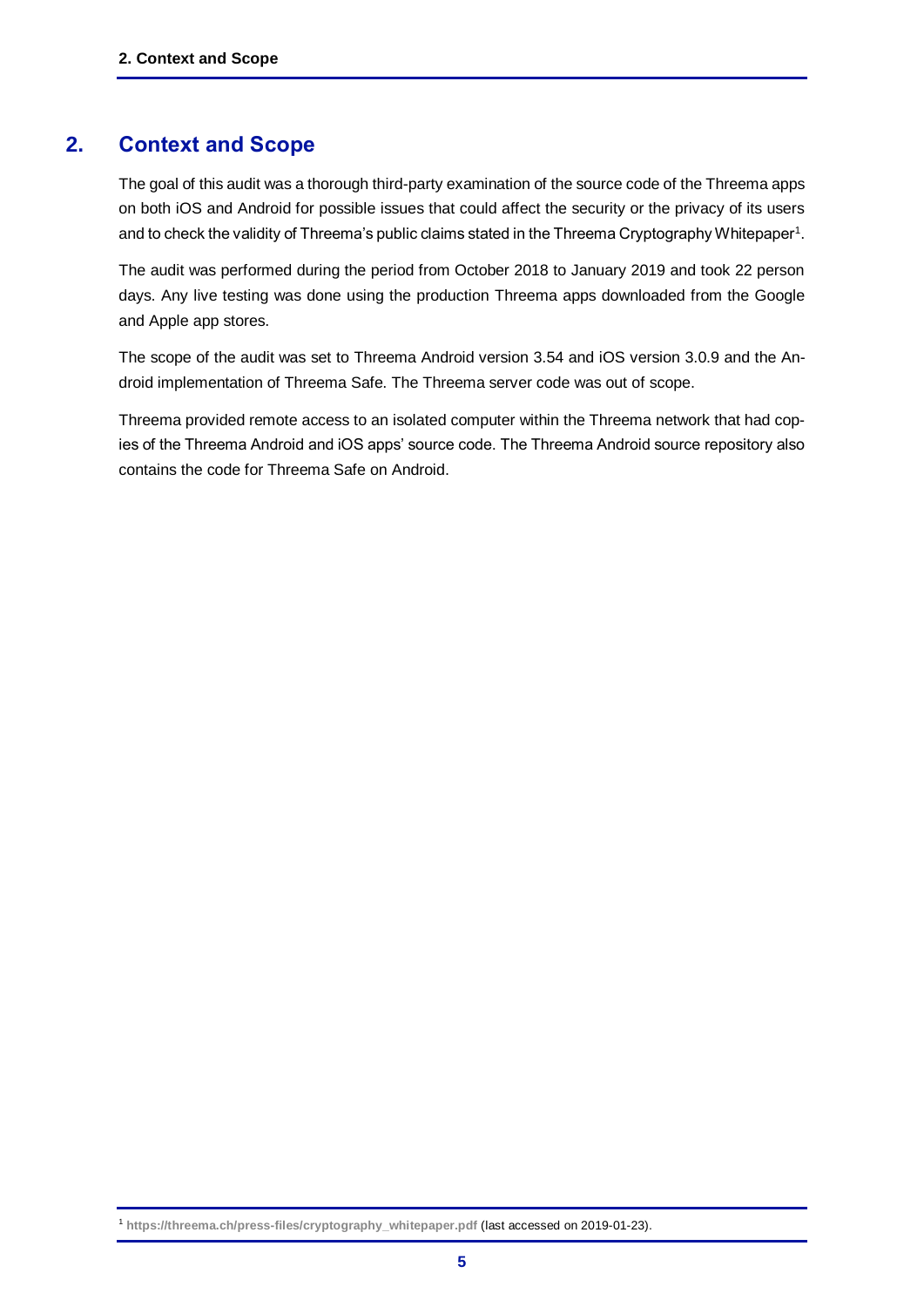# **3. Findings**

<span id="page-5-0"></span>The audit revealed no high risk or critical vulnerabilities in Threema Android, iOS and Threema Safe. The appendix of this report lists an excerpt from the test cases that the ITS group applied, but that did not reveal findings. This list and the fact that most findings were merely low risk issues or informational notes is a sign for the overall good quality and high security standard of the analyzed apps. The Threema developers were very responsive and open to the suggestions of the ITS group and mostly provided fixes within hours or a few days. All medium and low risk findings were fixed in Threema Android version 3.62 and Threema iOS version 4.1.

The audit revealed two medium risk vulnerabilities: A malicious Android app could trick the Threema app to send sensitive files such as the Threema private key to another Threema user. However, the victim needs to explicitly choose the receiving Threema user, requiring a component of social engineering to be practically exploited. Furthermore, parts of the Threema Safe password were written to a log file specific to the Threema Android app. An attacker having access to this Threema-internal log could learn parts of the password. While this log is not accessible to other applications, it poses a risk to reveal the password to an attacker.

Most of the findings have low risk rating or are merely informational, leaving a good overall impression of the code. The two identified medium risk vulnerabilities do not pose a directly exploitable risk to users but should be fixed nevertheless.

Other than that, no findings with high or critical risk rating were discovered.

While no audit can prove the complete absence of any vulnerabilities in a software, this audit left the impression that Threema takes the security and privacy of their users very seriously. Furthermore, the audit revealed no deviations from the Threema Cryptography Whitepaper or the claims made by the Threema website.

The findings revealed by this audit are outlined in Appendix A. Appendix B contains an overview of the test cases applied by the IT Security group.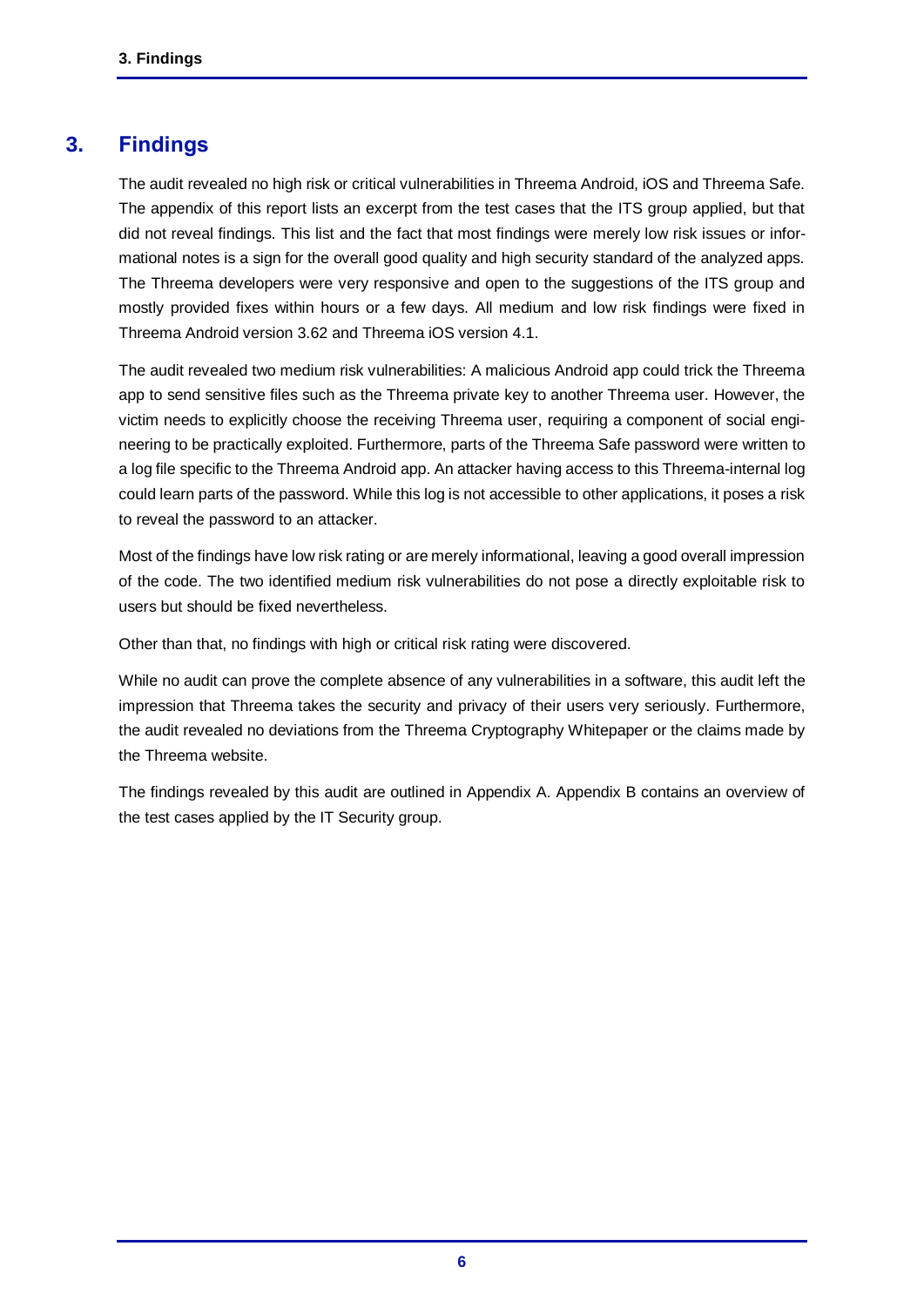# <span id="page-6-0"></span>Appendix A: Detailed Findings

# <span id="page-6-1"></span>Detailed Findings Android App

# Threema-2018-android-001 Private Data Leak via Share Intents (Medium)

Threema allows sharing media to Threema contacts from other applications using share intents (*android.intent.action.SEND*). Upon receiving such an intent, the contact list is opened to select a recipient. These intents carry a file URI that defines which file should be sent.

We found that Threema can be tricked into sharing sensitive app data using crafted file URIs, for example the cryptographic private key in the *key.dat* file. This can be done from any malicious app on the smartphone. However, an attacker cannot influence who receives the sensitive data, as the intent opens the sharing dialog where the victim needs to choose the recipient.

#### **Proof-of-concept**

A malicious app sends an intent to share the *key.dat* file to the Threema app:

```
Intent sharingIntent = new Intent(android.content.Intent.ACTION_SEND);
sharingIntent.putExtra(Intent.EXTRA_STREAM,
        Uri.parse("file:///data/data/ch.threema.app/key.dat"));
sharingIntent.setType("*/*");
this.startActivity(sharingIntent);
```
This prompts the victim to send this file to a Threema contact. The attacker needs to convince the victim to send the file to the attacker. This can also be triggered by sending the same intent from the adb shell:

```
$ am start -a "android.intent.action.SEND" 
                  --eu "android.intent.extra.STREAM" 
                  "file:///data/data/ch.threema.app/files/key.dat" 
                 -t "/"
```
#### **Recommendation**

Threema should filter intent URIs to prevent leaking sensitive data.

# Threema-2018-android-002 Leak of GUI elements when PIN lock is active (Low)

Threema allows the user to set an access PIN to access the Threema app. This prevents a malicious user with access to the unlocked Android phone to access Threema. Users need to enter the PIN to access the Threema app.

We found that when using a PIN lock for Threema, the last used activity containing GUI elements is shown as a screenshot under *recent activities*. This may leak sensitive information to an attacker who has physical access to the unlocked smartphone, but who does not know the PIN.

This can be mitigated using the setting to hide thumbnails in recent activities.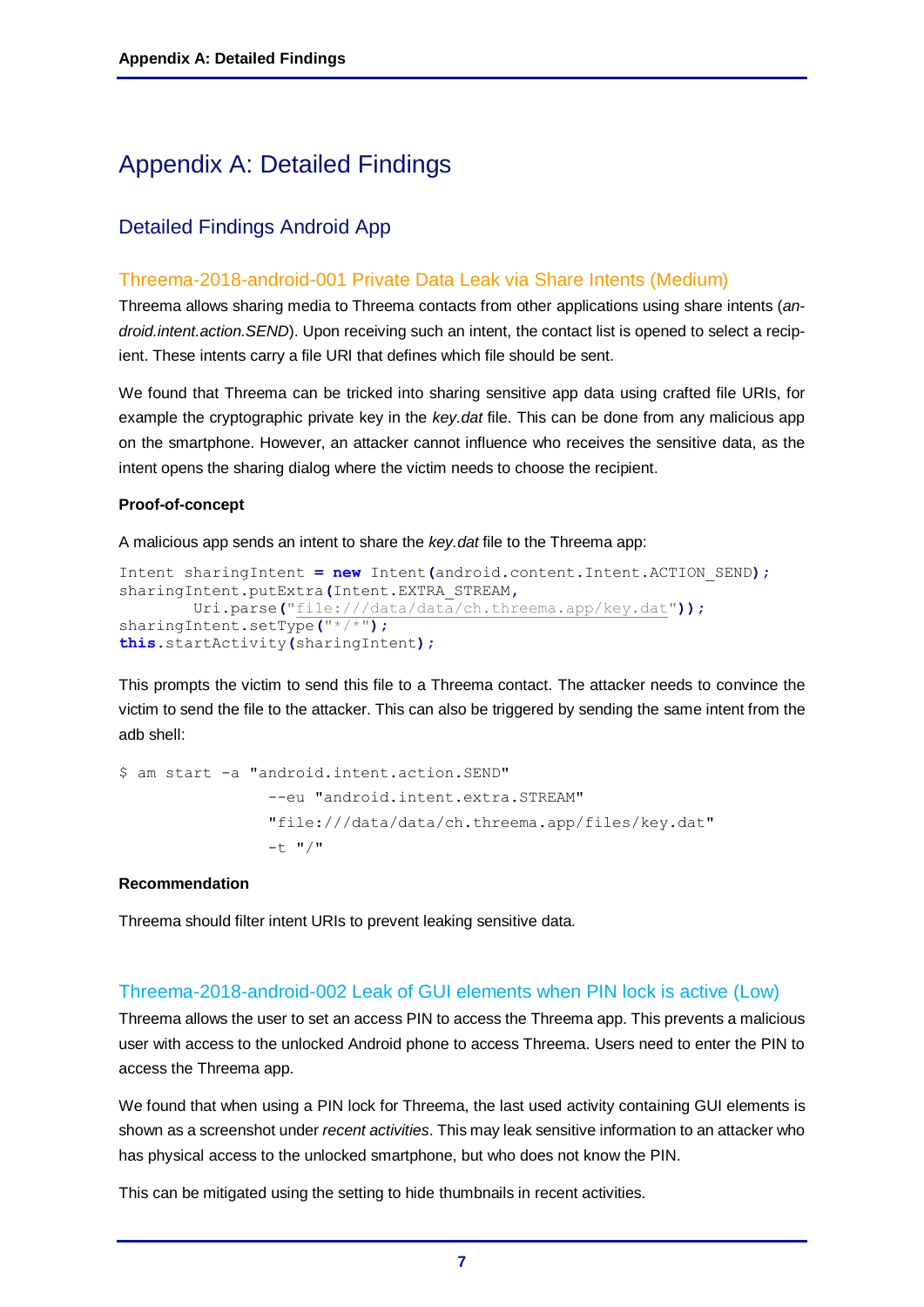#### **Proof-of-concept**

Activate the app protection PIN in the Threema app. Then open a chat with sensitive information and close the app. Once the app is locked, open the recent activities menu and scroll to the Threema app. The screenshot with the last opened sensitive chat is shown, even though Threema is locked with a PIN.

#### **Recommendation**

We recommend to disable the previews in recent activities in case the PIN lock is activated. Alternatively, the user should be warned when activating the PIN lock that the recent activities may still leak information to attackers not knowing the PIN.

# Threema-2018-android-003 Leak of available contacts when PIN lock is active (Informational)

Threema allows the user to set an access PIN to access the Threema app. This prevents a malicious user with access to the unlocked Android phone to access Threema. Users need to enter the PIN to access the Threema app.

We found that when using a PIN lock for Threema, opening *threema://add?id=[id]* for a Threema *[id]* that is already in the contact list shows a toast message "ID already in contacts" which allows an attacker with physical access to an unlocked phone to enumerate the contact list.

Note that if the contact synchronization is enabled, this information would be available to a physical attacker anyway.

## **Proof-of-concept**

Open a Threema URL such as threema://add?id=[id] with an [id] that is in the contact list while the Threema app protection PIN lock is active. When the toast message "ID already in contacts" appears, then this [id] exists in the contact list.

#### **Recommendation**

We recommend blocking handling of Threema URIs when the PIN lock is engaged.

# Threema-2018-android-004 Messages can be sent via Google Assistant when PIN lock is active (Low)

Threema allows the user to set an access PIN to access the Threema app. This prevents a malicious user with access to the unlocked Android phone to access Threema. Users need to enter the PIN to access the Threema app.

We found that when using a PIN lock for Threema, sending messages using Google Assistant commands is still possible without entering the PIN.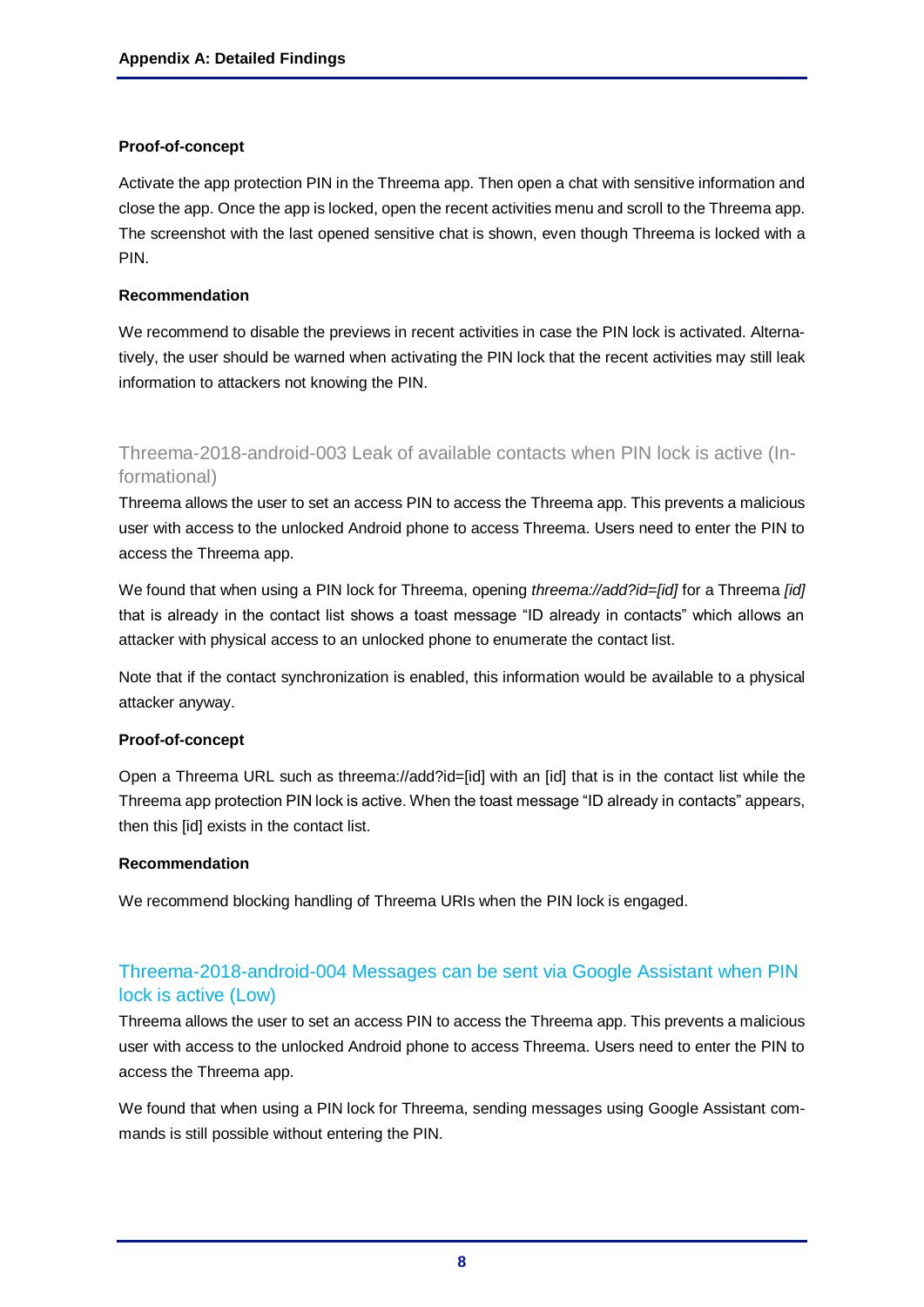#### **Proof-of-concept**

Activate the Threema app protection PIN lock and wait for the PIN lock to engage. Then start Google Assistant and say, "Send a Threema message to [contact]" and dictate a message. The message is sent even though the user did not enter the PIN.

#### **Recommendation**

We recommend blocking Google Assistant intents when the PIN lock is engaged.

# Threema-2018-android-005 Leak of ICE candidates shortly after a call (Informational)

ICE candidates and therefore IP addresses of the client that participate in calls are buffered during calls for a short time. Even after disconnecting a call previously collected ICE candidates will be sent to the call partner when the timeout for buffering occurs.

#### **Proof-of-concept**

Monitor the traffic during calls. Just after the call ends, any existing ICE candidates are still sent.

#### **Recommendation**

We recommend clearing the cached ICE candidates on disconnecting a call.

# Threema-2018-android-006 Broadcast intent during Threema calls (Low)

When accepting a Threema call, a *broadcast* intent containing the Threema ID and ICE candidates of the call partner is sent. This intent can be intercepted by any installed app on the phone, which leaks information that a Threema call was started and potentially leaking the IP addresses and the Threema IDs of all participants.

#### **Proof-of-concept**

Register a broadcast receiver for the intents that the Threema app sends during call initialization.

#### **Recommendation**

Remove the broadcast intent and replace it with a local broadcast manager.

## Threema-2018-android-007 Vulnerable external library zip4j (Low)

The Threema app uses the external library "zip4j" in version 1.3.2. This version is vulnerable to CVE-2018-1002202 which may allow writing arbitrary files during extraction of an attacker-controlled archive.

However, this CVE is not directly applicable here, because compressed zip archives are never extracted to the file system.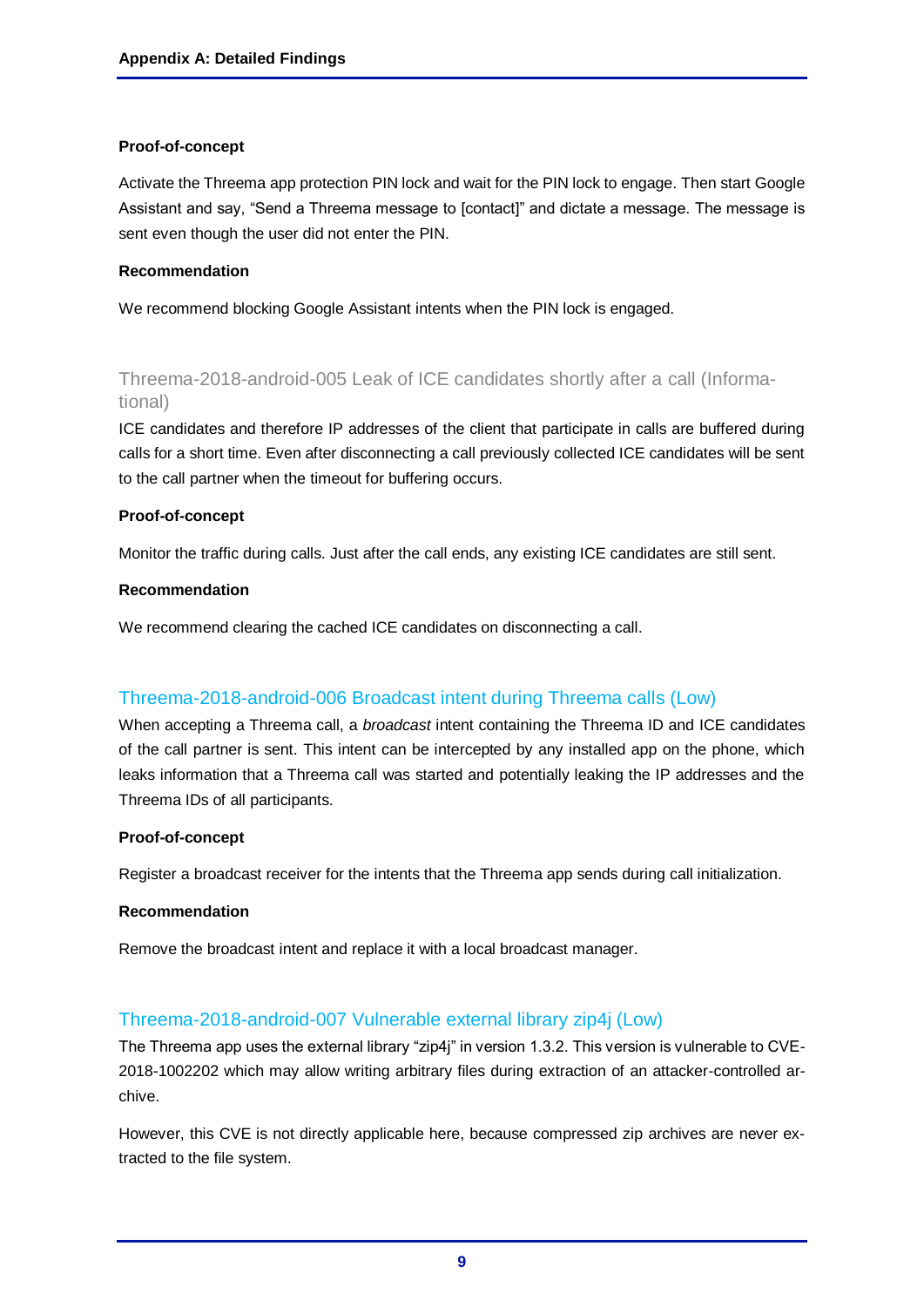## **Recommendation**

Threema should regularly update external libraries.

# Threema-2018-android-008 Vulnerable external library slf4j (Low)

The Threema app uses the external library "slf4j" in version 1.7.24. This version is vulnerable to CVE-2018-8088 which may allow an attacker to execute arbitrary code using a crafted XML serialized string.

However, this CVE is not directly applicable here, because no serialized XML strings are handled.

#### **Recommendation**

Threema should regularly update external libraries.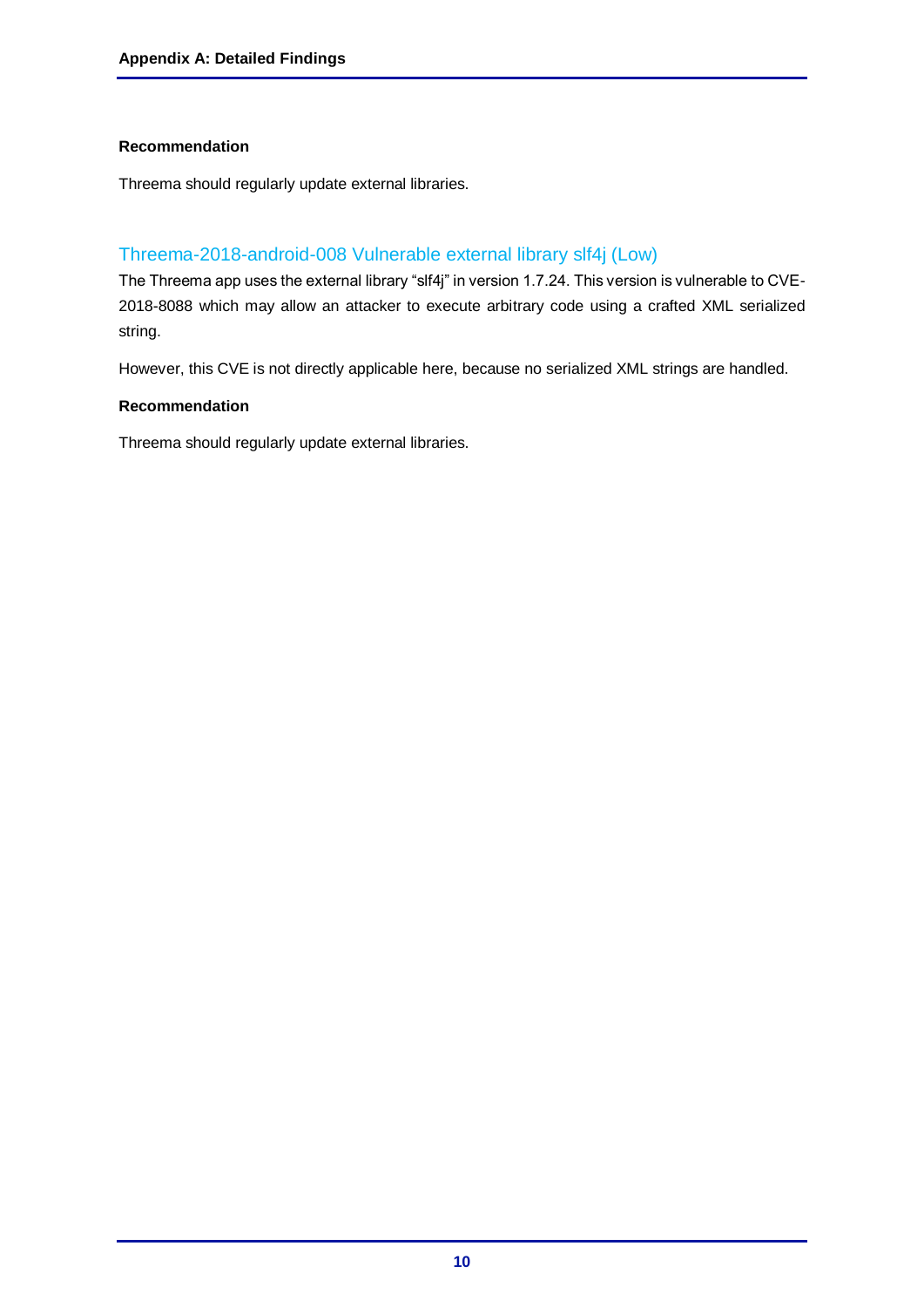# <span id="page-10-0"></span>Detailed Findings iOS App

# Threema-2018-ios-001 Usage of the deprecated UIWebView (Low)

In some places, the Threema app uses *UIWebView* controls to simply load external websites. One example is the Threema Support view. *UIWebView* controls were deprecated in iOS 8 and should not be used anymore.

#### **Proof-of-concept**

The Threema Support is loaded externally.

#### **Recommendation**

Replace UIWebViews with WKWebViews or copy content that is now loaded from external sources into the Threema app.

# Threema-2018-ios-002 JavaScript and UniversalFileAccess allowed in UIWebView (Low)

JavaScript and *UniversalFileAccess* are activated for UIWebViews.

#### **Recommendation**

Replace UIWebViews with WKWebViews.

# Threema-2018-ios-003 Unrestricted WebViews (Informational)

WebViews in the license and support are not restricted to specific URLs, e.g. [https://threema.ch/,](https://threema.ch/) which may allow an attacker to load external pages. However, links in the WebViews cannot be clicked and the user cannot enter URLs.

#### **Recommendation**

Replace UIWebViews with WKWebViews.

# Threema-2018-ios-004 Missing public key pinning in HTTPS request (Low)

After downloading a blob from the blob servers, a client marks the blob as done so it can be deleted. This specific HTTPS request does not use public key pinning, while all other HTTPS requests do. This could potentially allow a powerful MITM attacker to intercept the request.

#### **Recommendation**

Change the request to use public key pinning.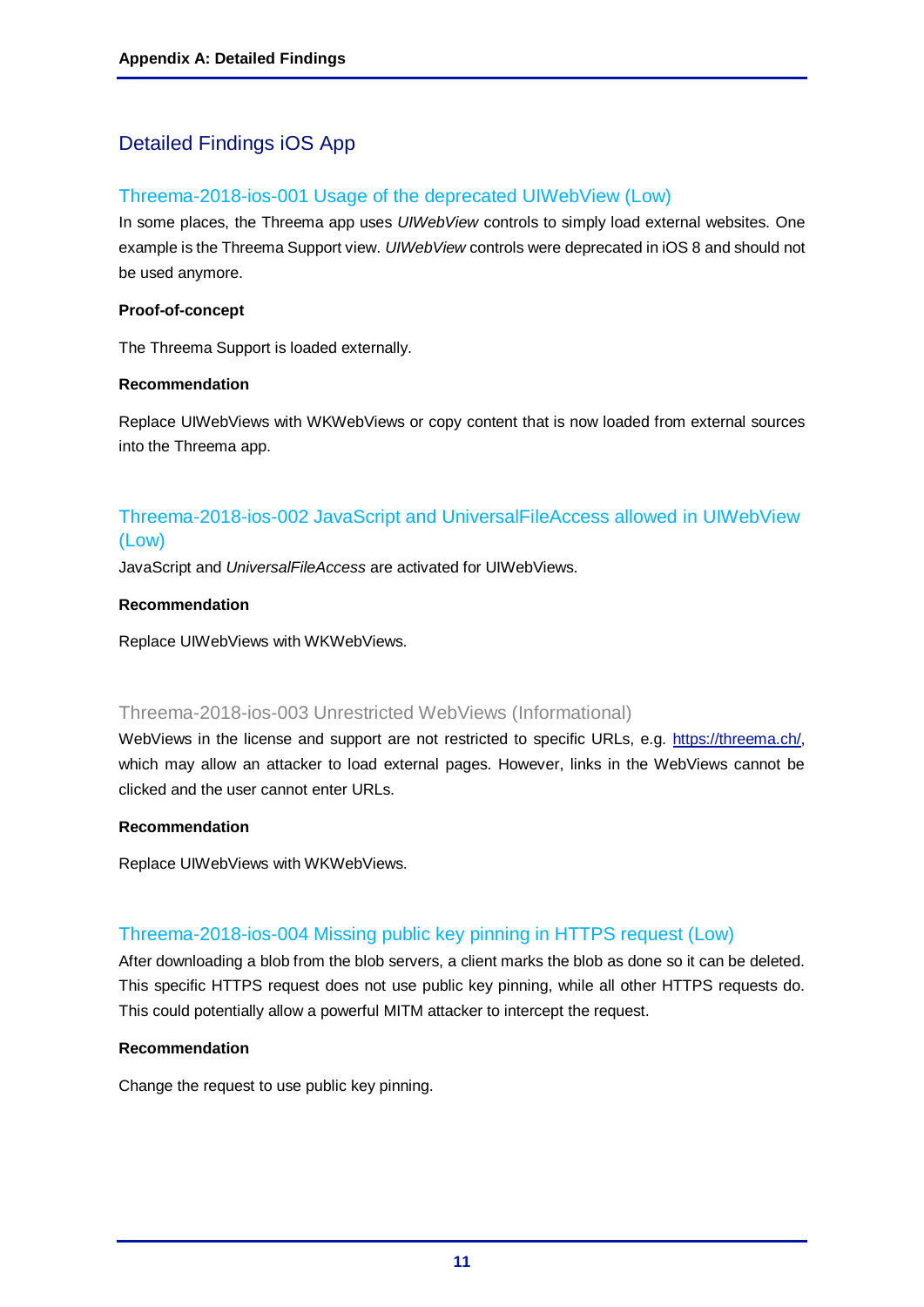# <span id="page-11-0"></span>Detailed Findings Threema Safe

# Threema-2018-safe-001 Password summary in log files (Medium)

In Threema Safe, when deriving a key from the user provided password using SCrypt, a *summary* of the password is written to logcat logs. This summary effectively allows to reduce the possible choices for each character of the password down to three possible candidates, which greatly reduces the brute-force work for an attacker.

The log cannot be read by other applications, as it is written with verbosity level "verbose".

## **Proof-of-concept**

```
void log params(JNIEnv *env, jbyteArray passwd, jbyteArray salt, jint N, jint r, jint p,
jint dkLen) {
       ALOG("Parameters for native scrypt run:");
       ALOG("passwd (summary): %s", get byte array summary(env, passwd));
       ALOG("salt (summary): %s", get byte array summary(env, salt));
       ALOG("N, r, p, dkLen: %d, %d, %d, %d", (int32_t) N, (int32_t) r, (int32_t) p, 
(int32_t) dkLen);
}
```
#### **Recommendation**

Remove the log output of the password summary.

## Threema-2018-safe-002 Custom SCrypt parameters (Informational)

Threema Safe uses SCrypt to derive the encryption key from the user password. SCrypt is used with the parameters  $N = 2^{16}$ ,  $r = 8$ ,  $p = 1$ ,  $key_{length} = 64$ . However, the recommended value of N for encrypting sensitive files is 2<sup>20</sup>. For reference, se[e https://www.tarsnap.com/scrypt/scrypt.pdf.](https://www.tarsnap.com/scrypt/scrypt.pdf)

#### **Recommendation**

Threema noted that the SCrypt operation has to perform reasonably well on older Android devices. From this viewpoint, we feel that  $2^{16}$  is a reasonable choice. We recommend to regularly reevaluate the chosen SCrypt parameters given the supported mobile devices.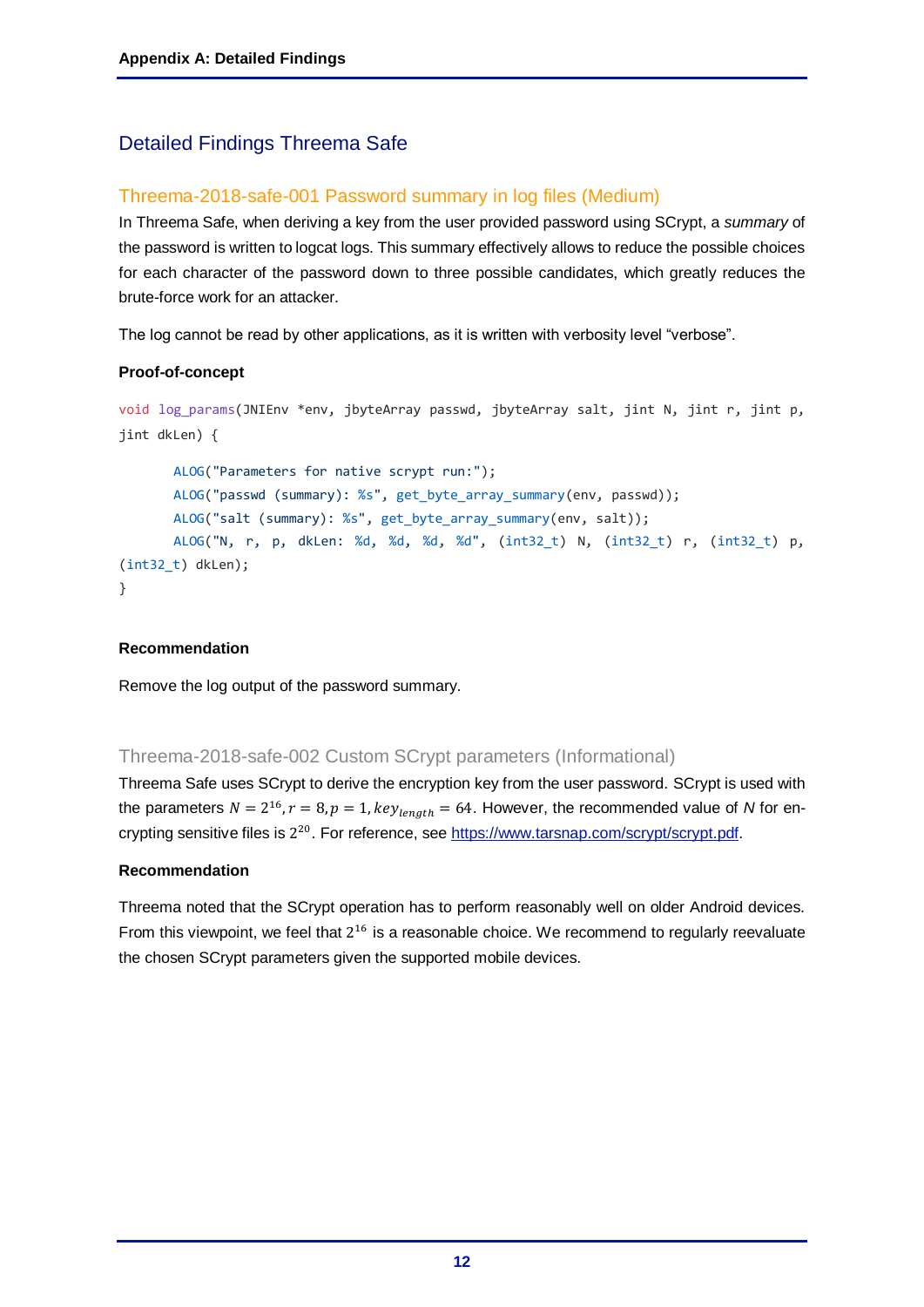# <span id="page-12-0"></span>Appendix B: Applied Test Cases

# <span id="page-12-1"></span>Applied Test Cases Android App

In the following we provide a list of test cases that were applied to the Threema Android app. The list is not necessarily complete, but rather meant to show how we approached the audit.

We loosely based these testcases on the Android developer security guidelines<sup>2</sup>, the Android Secure Coding Standards published by Carnegie Mellon University<sup>3</sup>, and the OWASP Mobile Security Testing Guide<sup>4</sup>. Additionally, we considered JNI security issues presented by Gang Tan et Al.<sup>5</sup>, and JNI tips from the Android developer guidelines<sup>6</sup>.

#### File permissions

For the security of sensitive files, it is necessary to choose the correct file permissions. Threema app files are neither set to world readable (*MODE\_WORLD\_READABLE*) nor world writable (*MODE\_WORLD\_WRITABLE*) and are therefore secure from external access.

## Encryption of Local Files

To further protect sensitive files from unauthorized access they should be encrypted in storage. All files in Threema's private app directory are encrypted using AES256-CBC-PKCS5. The private key is saved in the *key.dat* file in the private directory and can be secured using a passphrase.

## Secure Content Providers

Exported content providers allow access to resources inside an Android application, potentially allowing unauthorized access to sensitive files. Threema uses a single non-exported *FileProvider* that is used to handle app internal file URIs and does therefore not allow access to other apps.

## External Storage

Files saved in external storage can be accessed by any app. Threema does not save any sensitive files to external storage without the user's explicit request to do so (e.g. saving an image file to the gallery).

<sup>2</sup> **<https://developer.android.com/topic/security/>** (Last accessed: 2019-02-20)

<sup>3</sup> **<https://wiki.sei.cmu.edu/confluence/display/android/Android+Secure+Coding+Standard>** (Last accessed: 2019-02-20)

<sup>4</sup> **[https://www.owasp.org/index.php/OWASP\\_Mobile\\_Security\\_Testing\\_Guide](https://www.owasp.org/index.php/OWASP_Mobile_Security_Testing_Guide)** (Last accessed: 2019-02-20)

<sup>5</sup> **<http://www.cse.psu.edu/~gxt29/papers/safejni.pdf>** (Last accessed: 2019-02-20)

<sup>6</sup> **<https://developer.android.com/training/articles/perf-jni>** (Last accessed: 2019-02-20)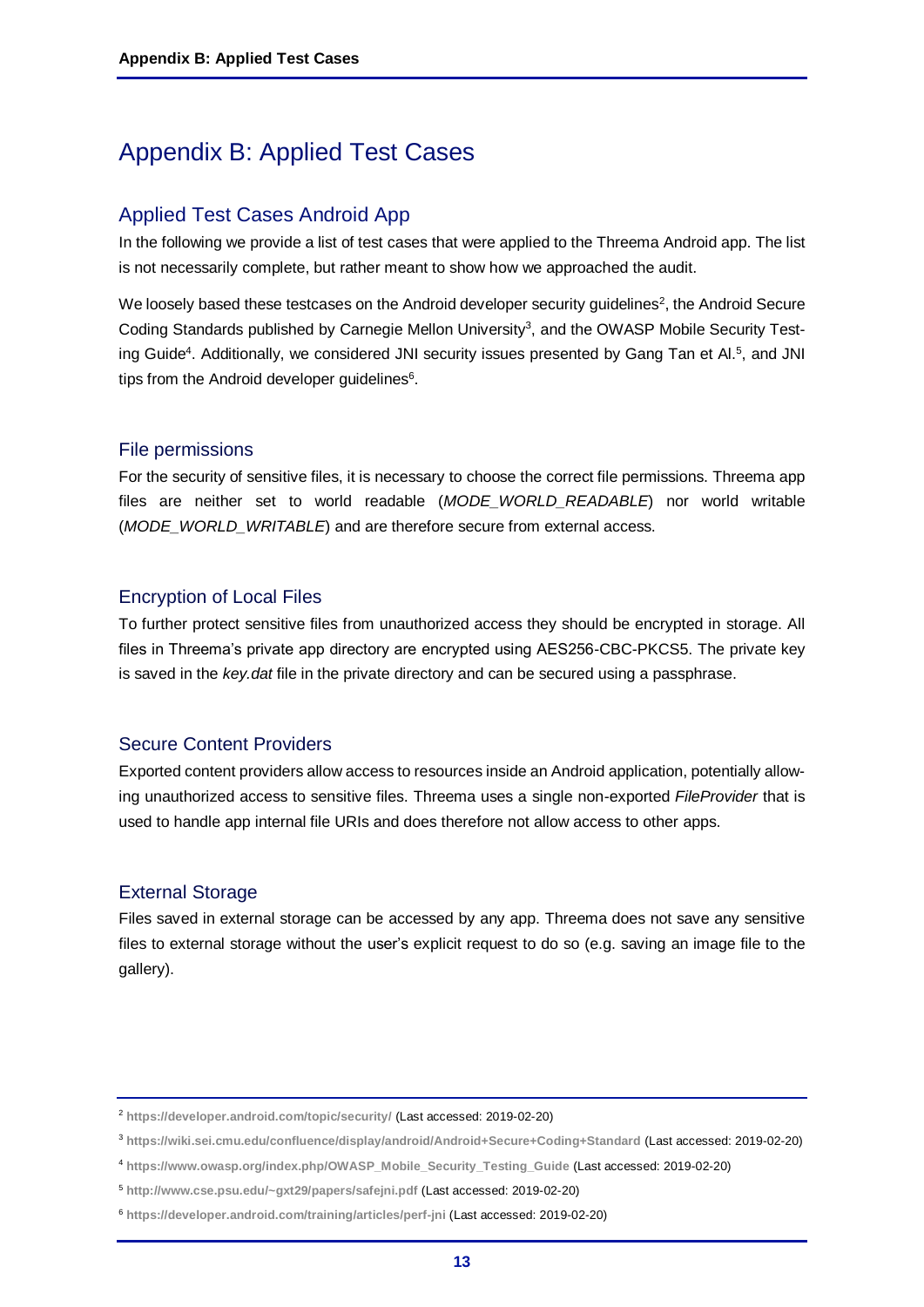---------------------------------

#### **Permissions**

Permissions are a security measure taken by Android to restrict the access to security and privacy relevant features of a smartphone. Therefore, requesting unnecessary permissions or abusing requested permission is a security problem. All permission requested by the Threema app are necessary and, where possible, are requested only when needed (see [Table 1\)](#page-13-0).

#### **Table 1: Permissions**

\_\_\_\_\_\_\_\_\_\_\_\_\_\_\_\_\_\_\_\_\_\_\_\_\_\_\_\_\_\_

--------------

<span id="page-13-0"></span>

| <b>Permission</b>            |                                                                     |
|------------------------------|---------------------------------------------------------------------|
|                              | <b>Description/Usage</b>                                            |
| <b>Dangerous Permissions</b> |                                                                     |
| <b>CONTACTS</b>              | Necessary to the access phone book.                                 |
| <b>EXTERNAL STORAGE</b>      | Used for sharing and saving shared files as well as saving backups. |
| <b>ACCESS_LOCATION</b>       | Used to send location messages, is requested on demand.             |
| RECORD AUDIO                 | Used for Threema Calls and Voice Messages. Requested on de-         |
|                              | mand.                                                               |
| <b>READ PHONE STATE</b>      | Required to detect incoming regular calls during Threema calls. Re- |
|                              | quests on demand.                                                   |
| CALL_PHONE                   | Required to automatically hang up incoming regular calls during     |
|                              | Threema calls. Requested on demand.                                 |
| <b>Normal Permissions</b>    |                                                                     |
| <b>INTERNET</b>              | Needed for connection to servers.                                   |
| <b>ACCESS NET-</b>           | Needed to check if network connection is available.                 |
| <b>WORK STATE</b>            |                                                                     |
| READ_SYNC_SETTINGS           | Used for setting up automatic phone book sync.                      |
| WRITE_SYNC_SETTINGS          | Used for setting up automatic phone book sync.                      |
| <b>VIBRATE</b>               | Used for notifying the user of incoming messages and calls.         |
| <b>WAKE LOCK</b>             | Used for keeping the phone awake during Threema Web Sessions        |
|                              | and other long running operations.                                  |
| RECEIVE_BOOT_COM-            | Used to auto start Threema on reboot.                               |
| <b>PLETED</b>                |                                                                     |
| REQUEST_INSTALL_PACK-        | Used to request installation of updates for the Threema Shop ver-   |
| <b>AGE</b>                   | sion.                                                               |
| <b>MANAGE ACCOUNTS</b>       | Used to access the address book for syncing.                        |
| AUTHENTICATE AC-             | Used to access the address book for syncing.                        |
| <b>COUNTS</b>                |                                                                     |
| MODIFY_AUDIO_SET-            | Used to control volume during calls.                                |
| <b>TINGS</b>                 |                                                                     |
| <b>BLUETOOTH</b>             | Used to communicate with Bluetooth devices during calls.            |
| <b>CHECK LICENSE</b>         | Used to check Google Play Store License.                            |
| <b>INSTALL SHORTCUT</b>      | Used to create contact shortcuts in the launcher.                   |
| C2D MESSAGE                  | Used to receive GCM push notifications.                             |

## **Dependencies**

Any vulnerabilities present in the dependencies of an app are potentially present and exploitable in the app itself. Therefore, we checked the dependencies of the Threema app using OWASP Dependency Check<sup>7</sup> . Vulnerabilities were found in *zip4j* and *slf4j*, other dependencies were not found to be vulnerable.

<sup>7</sup> **[https://www.owasp.org/index.php/OWASP\\_Dependency\\_Check](https://www.owasp.org/index.php/OWASP_Dependency_Check)** (Last accessed: 2019-02)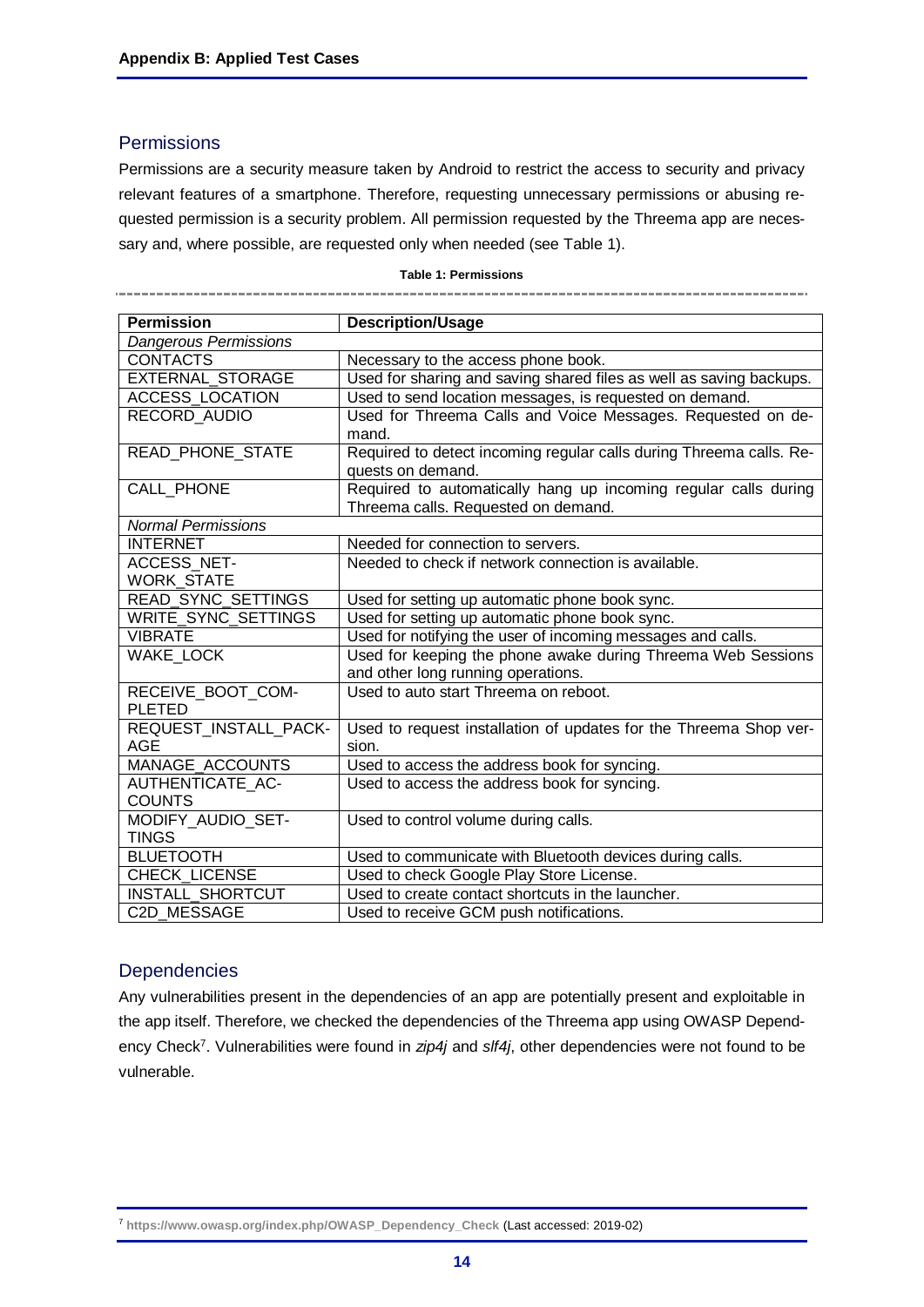# **Services**

Exported services can be accessed by other apps and provide functionality to them. It is therefore necessary to protect exported services from unauthorized access. We found that Threema exports only a small number of services, mainly necessary to synchronize the address book (see [Table 2\)](#page-14-0).

| <b>Service</b>                       | <b>Exported</b> | <b>Description/Usage</b>                                                                                                                                        |
|--------------------------------------|-----------------|-----------------------------------------------------------------------------------------------------------------------------------------------------------------|
| AutostartService                     | False           | Needed to start Threema on boot.                                                                                                                                |
| AccountAuthenticatorService          | True            | Needed to synchronize the Threema account. An<br>intent-filter is implemented to only allow Ac-<br>countAuthenticator intents.                                  |
| ContactsSyncAdapterService           | True            | Needed to synchronize the address book. An in-<br>tent-filter is implemented to only allow Syn-<br>cAdapter intents.                                            |
| PassphraseService                    | False           | Service for persistent Master Key locked notifica-<br>tion.                                                                                                     |
| WidgetService                        | False           | Service to display Threema content in a widget on<br>Requires<br>BIND_RE-<br>home<br>the<br>screen.<br>MOTEVIEWS permission to access.                          |
| ConnectivityChangeService            | False           | Needed to recognize disconnects and reconnects<br>to the internet.                                                                                              |
| RestrictBackgroundChanged-Service    | False           | Used to recognize changes background data re-<br>strictions.                                                                                                    |
| GcmMessageListenerService            | False           | Used for push notifications. Intents are filtered to<br>c2dm.intent.RECEIVE.                                                                                    |
| GcmInstanceIDListenerService         | False           | Used for push notifications. Intents are filtered to<br>gms.iid.InstanceID.                                                                                     |
| GcmInstanceRegistrationIntentService | False           | Used for push notifications.                                                                                                                                    |
| RecipientChooserTargetService        | False           | Allows choosing the Threema app as a target for<br>intents, e.g. sharing intents. Restricted to an-<br>droid.service.chooser.ChooserTargetService in-<br>tents. |

#### **Table 2: Services that are explicitly available to other apps or the Android system**

<span id="page-14-0"></span>\_\_\_\_\_\_\_\_\_\_\_\_\_\_\_ \_\_\_\_\_\_\_\_\_\_\_\_\_\_\_\_\_\_\_\_\_

## Malicious Intents

Any app that receives intents from other apps must check for malicious behavior to prevent security problems. The Threema app uses intent-filters to filter incoming intents. While an attacker cannot directly trigger malicious behavior via crafted intents, they can use share intents to trick users into leaking sensitive data from the Threema app directory. Registered and exported BroadcastReceivers and their intent-filters are shown in [Table 3](#page-15-0).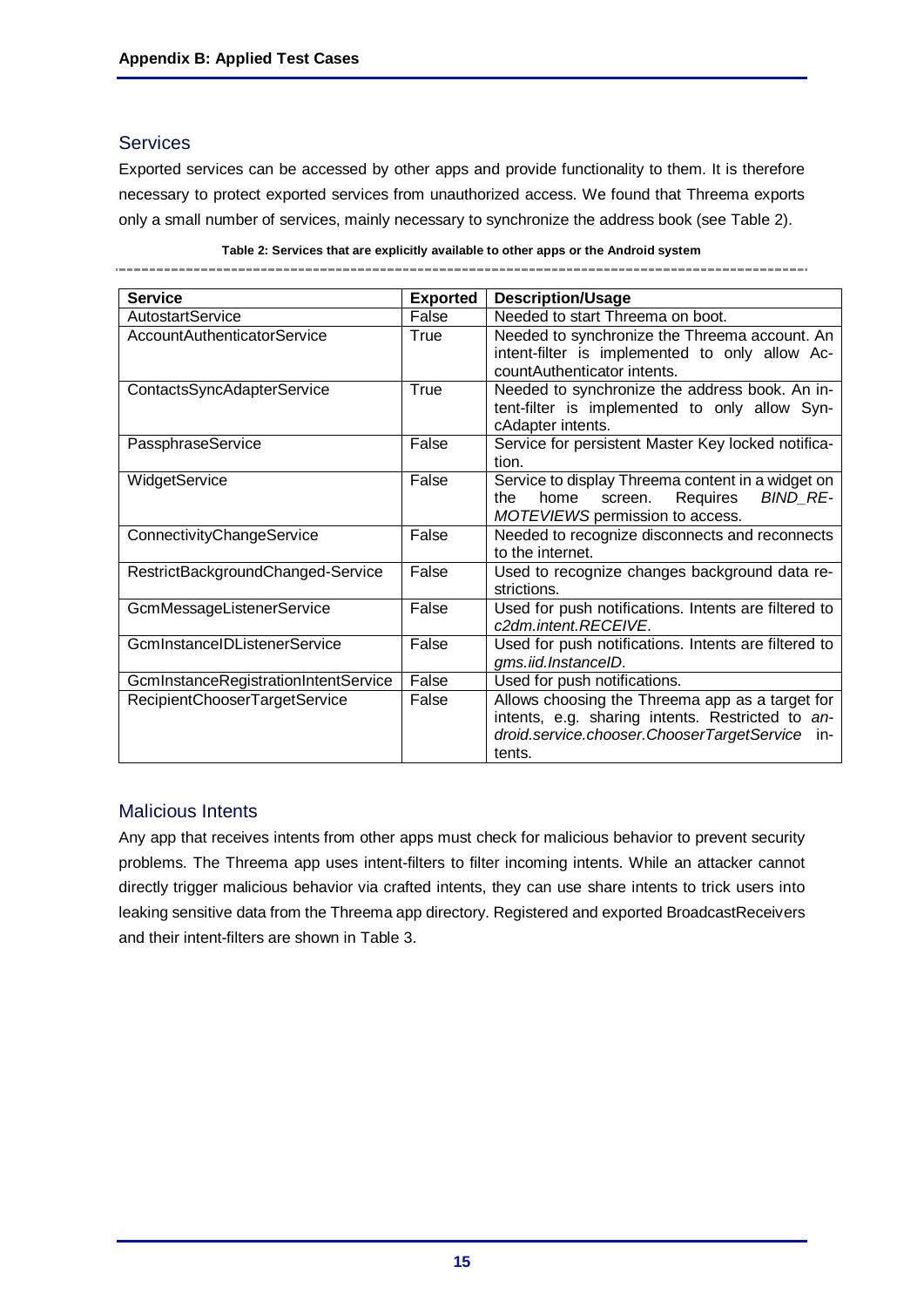<span id="page-15-0"></span>-------

| <b>Name</b>                        | <b>Intent-Filters</b>        | <b>Description</b>                       |
|------------------------------------|------------------------------|------------------------------------------|
| <b>AutostartNotify</b>             | <b>BOOT COMPLETED</b>        | Receiver to start the app                |
|                                    |                              | on reboot.                               |
| GcmReceiver                        | c2dm.intent.RECEIVE,c2dm.in- | Receiver for push notifica-              |
|                                    | tent.REGISTRATION            | tions. Requires the c2dm                 |
|                                    |                              | send permission.                         |
| Connectivity-                      | $\blacksquare$               | Receiver to receive An-                  |
| ChangeReceiver                     |                              | droid connectivity change                |
|                                    |                              | events.                                  |
| RestrictBackground-                |                              | Receiver to receive events               |
| Change-Receiver                    |                              | about changes to<br>the                  |
|                                    |                              | background<br>data<br>re-<br>strictions. |
|                                    |                              |                                          |
| AlarmManagerBroad-<br>castReceiver |                              | Receiver to receive sched-               |
|                                    |                              | uled events.                             |
| WidgetProvider                     | APPWIDGET_UPDATE             | Receiver to receive events               |
|                                    |                              | about app widgets.                       |
| UpdateReceiver                     | MY PACKAGE REPLACED          | Receiver for app updates.                |
| FetchMessagesBroad-                |                              | Receiver to trigger fetch-               |
| castReceiver                       |                              | ing messages from the                    |
|                                    |                              | Threema server.                          |
| VoipMediaButtonReceiver            | <b>MEDIA BUTTON</b>          | Receiver to recognize me-                |
|                                    |                              | dia key actions during                   |
|                                    |                              | Threema Calls.                           |
| PowerSaveModeReceiver              | POWER SAVE MODE CHANGED      | Receiver<br>recognize<br>to              |
|                                    |                              | power save mode.                         |

**Table 3: Broadcast receivers that are not explicitly marked as non-exported** 

\_\_\_\_\_\_\_\_\_\_\_\_\_

# Broadcast Intents with Sensitive Information

Intents sent via Broadcast are available to all applications that register a BroadcastReceiver for this intent. Therefore, any sensitive information sent in broadcast intents is available to malicious apps on the smartphone. We found that Threema sends some broadcast intents disclosing potentially sensitive information that can be received by any other apps (see [Table 4\)](#page-16-0).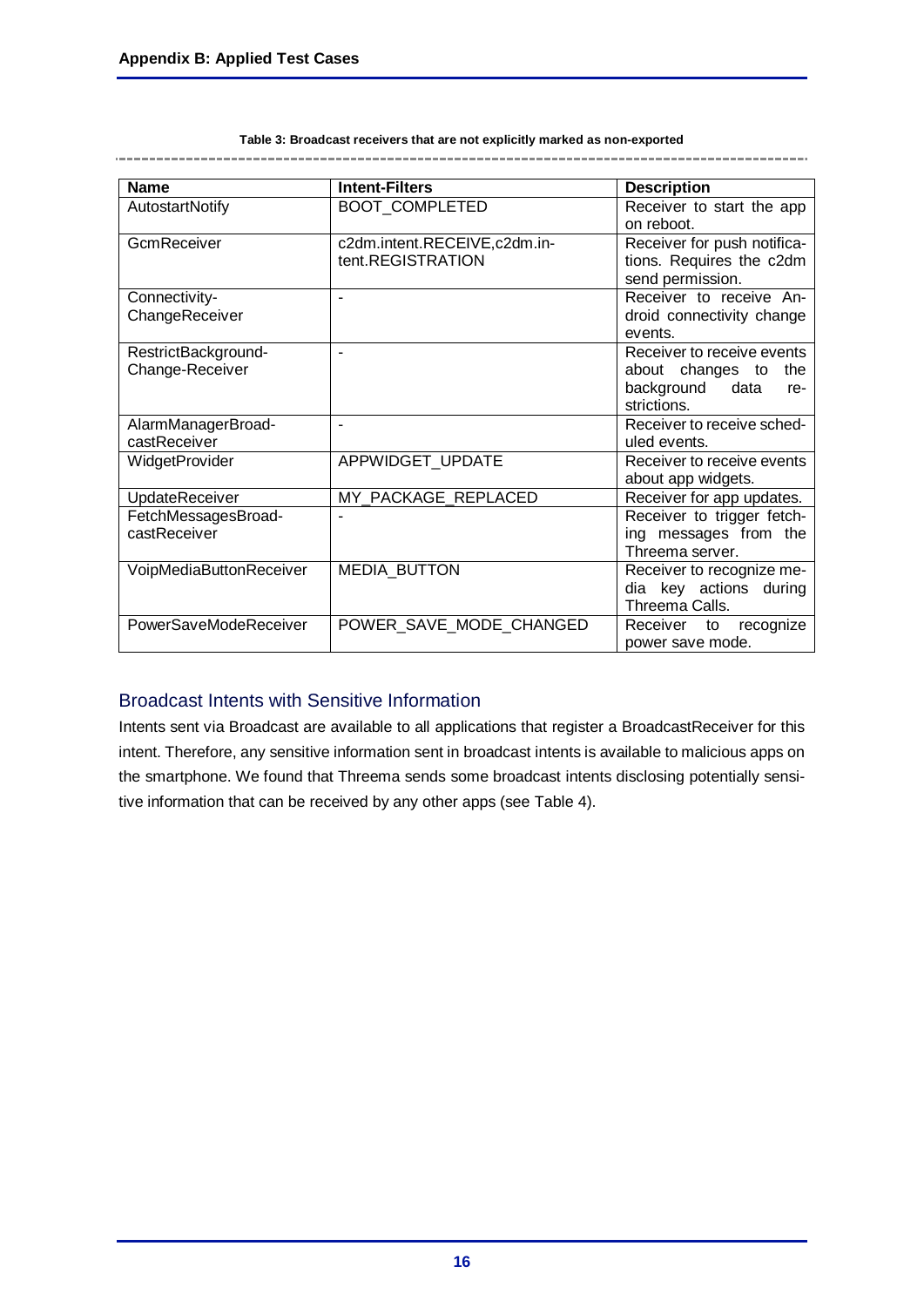#### **Table 4: List of Broadcast Intents**

<span id="page-16-0"></span>

| <b>Name</b>                     | <b>Action</b>                        | <b>Description</b>                                                            |
|---------------------------------|--------------------------------------|-------------------------------------------------------------------------------|
| <b>Backup Complete</b>          | <b>MEDIA SCAN-</b><br>NER_SCAN_FILES | Tells the Android media scanner<br>about the completed backup file.           |
| Media File Saved                | <b>MEDIA SCAN-</b><br>NER_SCAN_FILES | Tells the Android media scanner<br>about a file saved to the filesys-<br>tem. |
| License Check Failed            | ch.threema.license<br>not_allowed    | Sent when the user provided li-<br>cense is invalid.                          |
| <b>Update Failed</b>            | ch.threema.update_<br>available      | Sent when an update for the app<br>is available.                              |
| Contacts changed                | ch.threema.contacts<br>changed       | Sent when a contacts sync is fin-<br>ished.                                   |
| <b>Audio Device Changes</b>     | ch.threema.*                         | Sent when changes to audio set-<br>tings are made.                            |
| <b>ICE Candidates Available</b> | ch.threema.*                         | Sent when new ICE candidates<br>are available.                                |

# Use HTTPS Connections Only

Any data sent over an unencrypted HTTP connection is potentially available to a man-in-the-middle attacker. Therefore, the Android security guidelines recommend using only HTTPS connections. We found that all HTTP connections to the Threema servers are made over HTTPS.

# Certificate Handling

To prevent an attacker from tricking an app into accepting a malicious certificate for a HTTPS connection it is recommended to perform Certificate Authority or Public Key pinning. We found that Threema uses CA pinning and that all certificates are validated against the Threema CA.

## WebView Settings

When using Android WebViews, developers have to be careful about specific security relevant settings. These include the availability of plugins, JavaScript, and file access. We found that Threema disables plugins for all WebViews, but enables JavaScript for the support view as it is necessary there. Furthermore, local file access is allowed for all WebViews.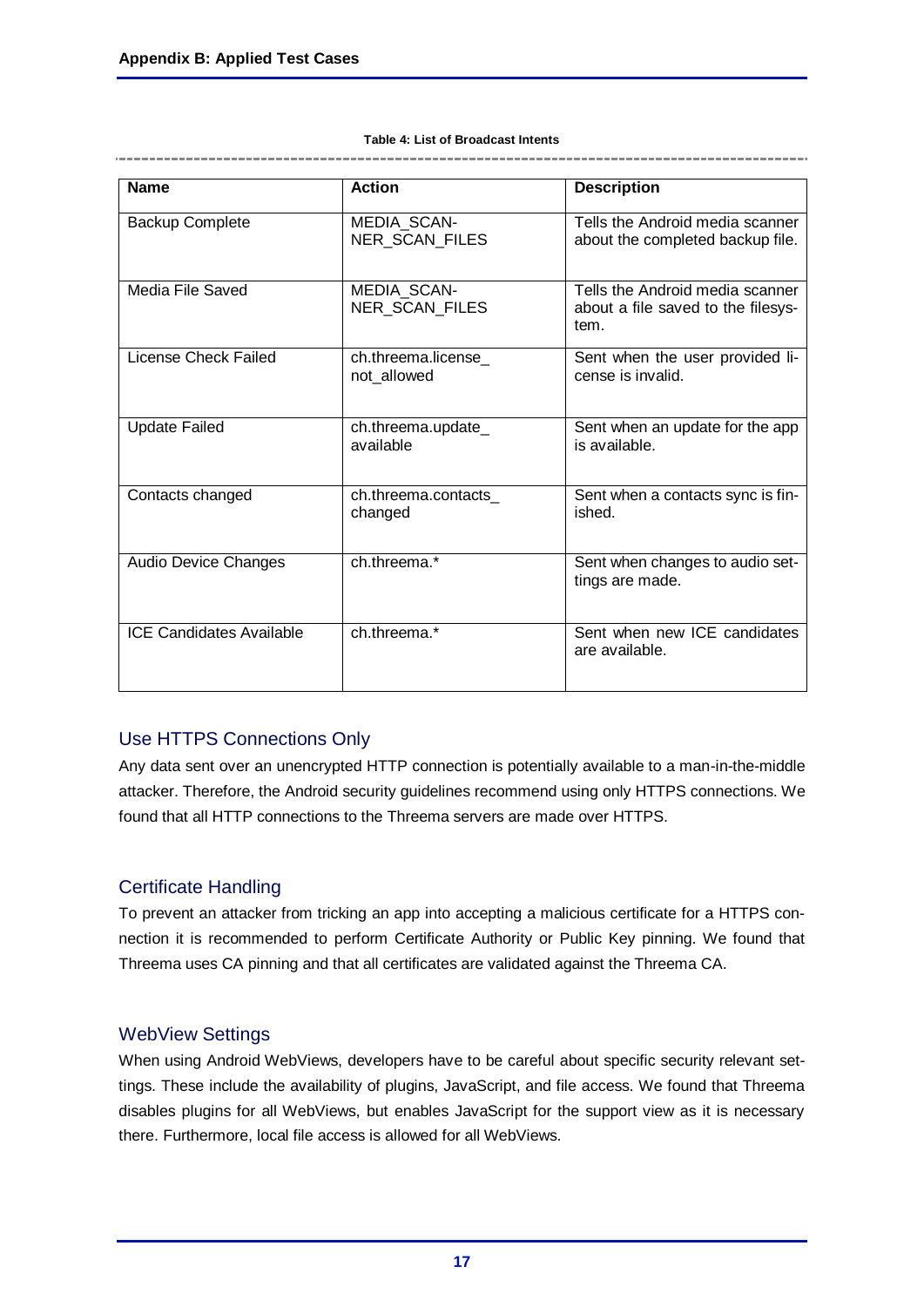# Prevent Attacker Controlled WebViews

Any intents that allow sending URIs to WebViews allow an attacker to show malicious content inside an app and potentially allows for UI redressing, coaxing the user into supplying sensitive data to them. However, we found that Threema does not allow intents with WebView URIs.

# Logging of Sensitive Data

Logging facilitates debugging and is a useful technique for developers. However, sensitive data must not be logged, as logs are often requested to troubleshoot crashes, etc.

We reviewed logcat calls for sensitive information and found that most logs are connection information. Cryptographic operations are only logged to the validation log if explicitly activated by the user.

However, we found a flaw in the native implementation of SCrypt. A so called "summary" of the user provided password is logged in the verbose log. Other native code does not log any sensitive information.

# Restrict Access to Activities

Any activities exported to other apps pose the risk of triggering actions not permitted by the user. Therefore, developers should take care to protect activities using sufficient intent-filters.

Threema protects accessible activities using sufficient intent-filters (see [Table 5\)](#page-18-0).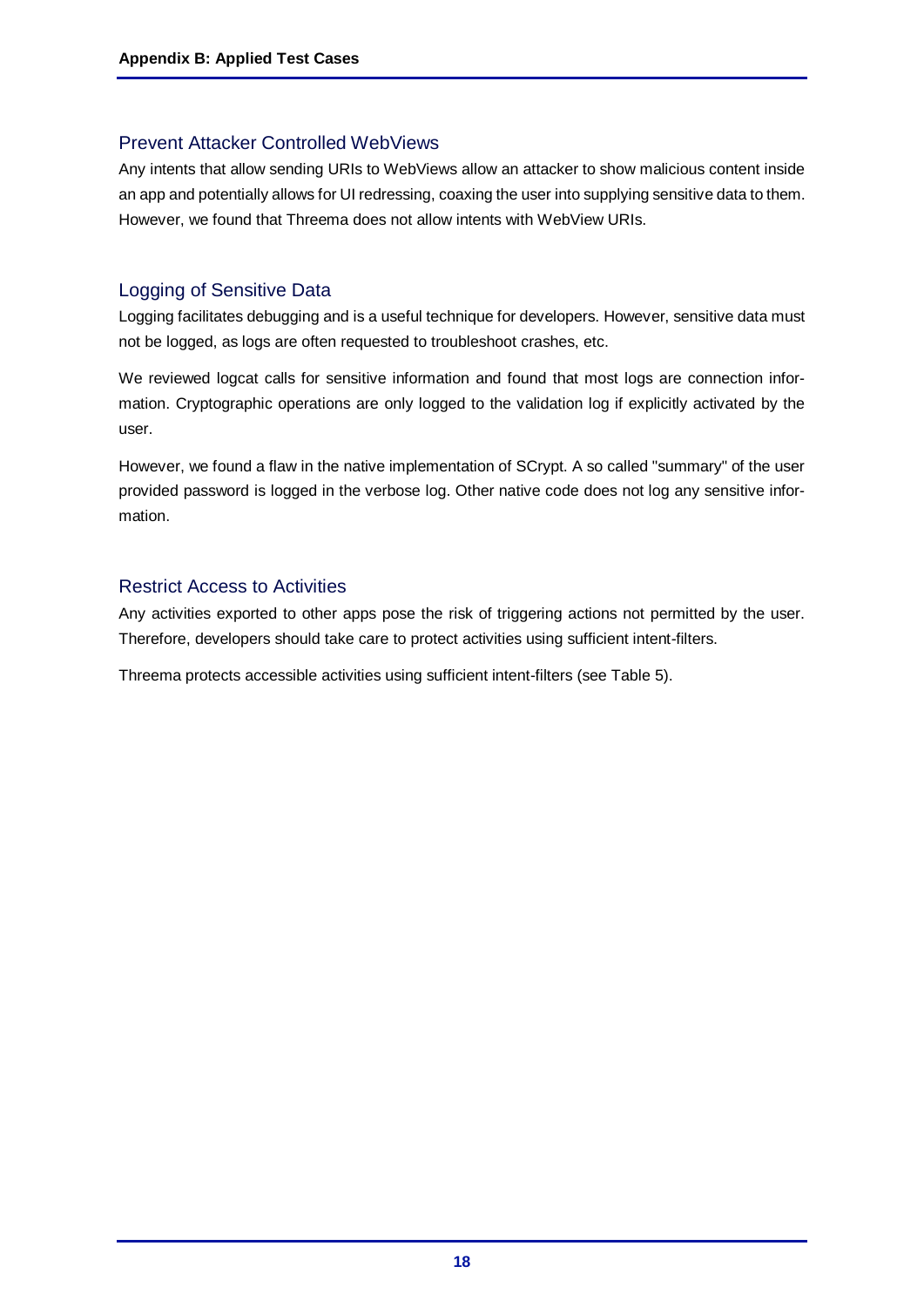<span id="page-18-0"></span>**Table 5: Description of Activities that have an associated intent-filter and can be called from other applications. Activity names are simplified.** 

| <b>Name</b>                 | <b>Intent-Filter</b>                     |                                                                                                                                                                                                                                                                                             |
|-----------------------------|------------------------------------------|---------------------------------------------------------------------------------------------------------------------------------------------------------------------------------------------------------------------------------------------------------------------------------------------|
|                             |                                          | <b>Description</b>                                                                                                                                                                                                                                                                          |
| MainActivity                | MAIN, LAUNCHER,<br>MULTI WINDOW LAUNCHER | Main Threema activity can be<br>called from the launcher.                                                                                                                                                                                                                                   |
| ComposeMessageActivity      | <b>VIEW</b>                              | Allows opening the chat activ-<br>ity with a specific contact.<br>Takes a contact mime type as<br>input.                                                                                                                                                                                    |
| RecipientListActivity       | SEND, SEND_MULTIPLE                      | Allows sharing to Threema.<br>Opens the recipients overview.<br>SEND accepts any MIME type<br>to be shared. SENDTO does<br>not allow sharing files directly<br>and is only callable from the<br>launcher<br>contacts<br>app,<br>and<br><b>URI</b><br>shortcuts<br>via<br>threema://compose. |
| ComposeMessageActivity      | <b>VIEW</b>                              | Allows opening the chat activ-<br>ity with a specific contact.<br>Takes a contact mime type as<br>input.                                                                                                                                                                                    |
| NotificationSettings        | <b>MAIN</b>                              | Allows to open the notification<br>settings from the Android set-<br>tings.                                                                                                                                                                                                                 |
| <b>MediaSettings</b>        | MANAGE_NETWORK_USAGE                     | Allows to open the data usage<br>settings from the Android set-<br>tings.                                                                                                                                                                                                                   |
| AddContactActivity          | <b>VIEW</b>                              | Activity to add new Threema ID<br>to the address book. Callable<br>via URI threema://add.                                                                                                                                                                                                   |
| EnterSerialActivity         | <b>VIEW</b>                              | Activity to activate a Threema<br>license. Callable via URI<br>threema://license.                                                                                                                                                                                                           |
| CallActivity                | <b>VIEW</b>                              | Activity for Threema calls.<br>Takes a Threema contact to<br>call.                                                                                                                                                                                                                          |
| CallActionIntentActivity    | <b>VIEW</b>                              | Takes a special mime type to<br>show the call overview.                                                                                                                                                                                                                                     |
| SMSVerificationLinkActivity | <b>VIEW</b>                              | Activity to link a mobile number<br>via SMS verification. Callable<br>via URI threema://link mo-<br>bileno.                                                                                                                                                                                 |
| VoiceActionActivity         | SEND_MESSAGE_TO_CON-<br><b>TACTS</b>     | Allows Google Assistant mes-<br>sage in text/plain and au-<br>dio/wav form to be send. This<br>is not restricted by using a PIN<br>lock.                                                                                                                                                    |

# Secure Random Source

Cryptographic algorithms need cryptographically secure randomness in order to generate keys. Low entropy sources may have catastrophic effects on cryptographic algorithms.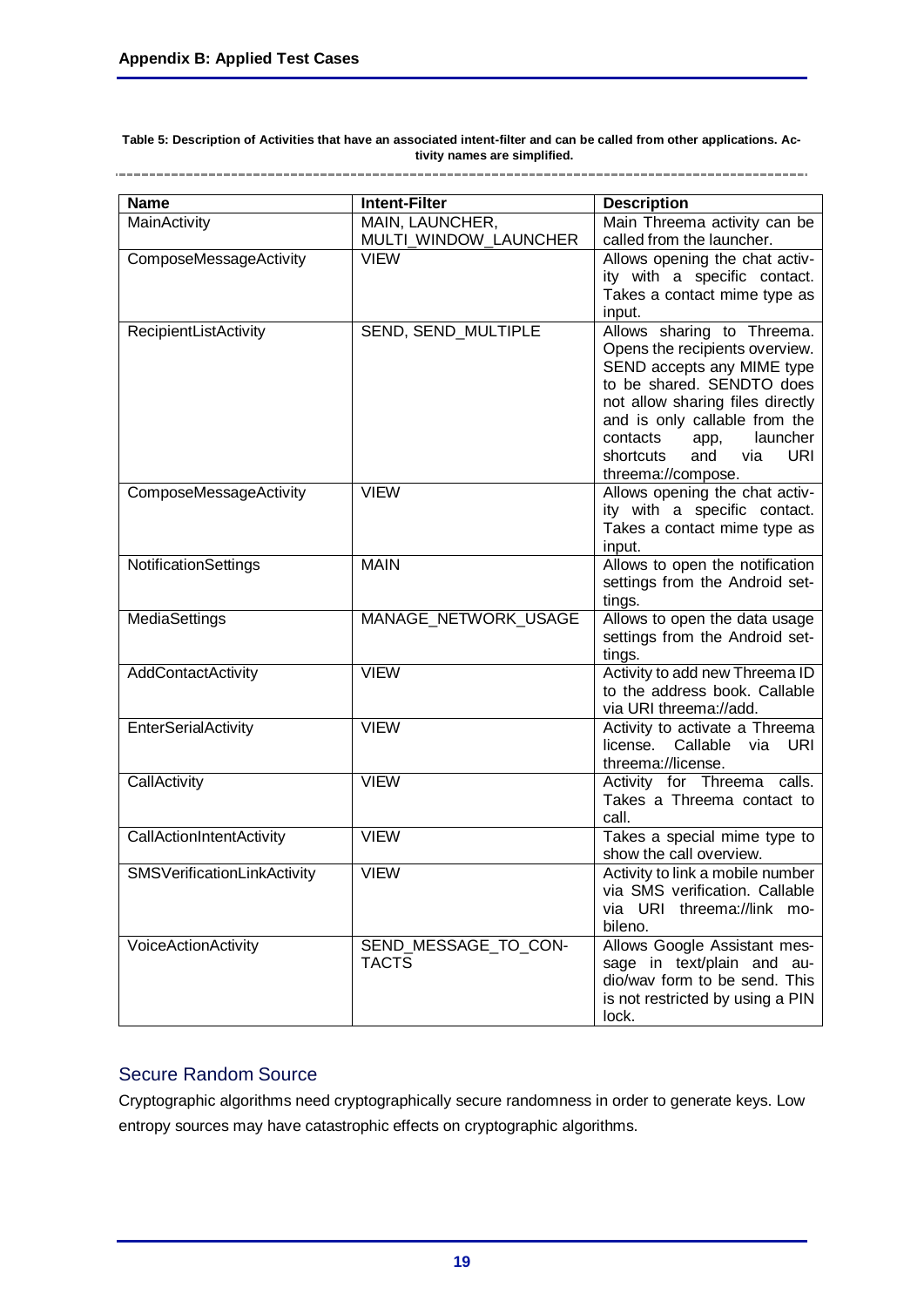Upon app initialization the standard secure random provider is replaced with a provider that reads random bytes from /dev/urandom. This random source is used to generate all random numbers, including cryptographic keys and nonces. For the generation of the long-term private key additional entropy is generated by moving a finger on screen. Insecure Java/Android random providers are not used.

#### Secure Random

Any time bytes are read from the secure random provider, the call blocks until enough bytes are available.

#### Secure Parameters (SCrypt)

The SCrypt parameters used (N=2^16, r=8, p=1, key\_length=64) are reasonable even though they do not match the values proposed by the SCrypt paper.

## Secure Parameters (PBKDF2)

PBKDF2 is called with the hash function HMAC-SHA1, 8 bytes random salt, and 100000 iterations. These parameters are generally regarded as secure.<sup>8</sup>

#### Secure Parameters (AES)

AES is always used with random or derivate 256 bit keys (PBKDF2 or SCrypt).

## Secure Primitives

Standard Android implementations are used for AES-CBC with PKCS5, PBKDF2-HMAC-SHA1 (to generate an encryption key for the master key in storage), SHA256. PBKDF2-HMAC-SHA256 is implemented in Java code.

The SCrypt implementation is taken from com.lambdaworks by Will Glozer<sup>9</sup>. The database is encrypted using SQLCipher (AES256-CBC, HMAC-SHA1).

## Zeroing Memory

Threema does not zero sensitive data in memory. However, zeroing is generally very difficult to do reliably, especially in Java. Thus, it might not be worth the effort.

<sup>8</sup> See for example NISTs recommendation of at least 10000 iterations **[https://pages.nist.gov/800-63-3/sp800-](https://pages.nist.gov/800-63-3/sp800-63b.html%23sec5) [63b.html#sec5](https://pages.nist.gov/800-63-3/sp800-63b.html%23sec5)** (Last accessed: 2019-02).

<sup>9</sup> **<https://github.com/wg/scrypt>** (Last accessed: 2019-02)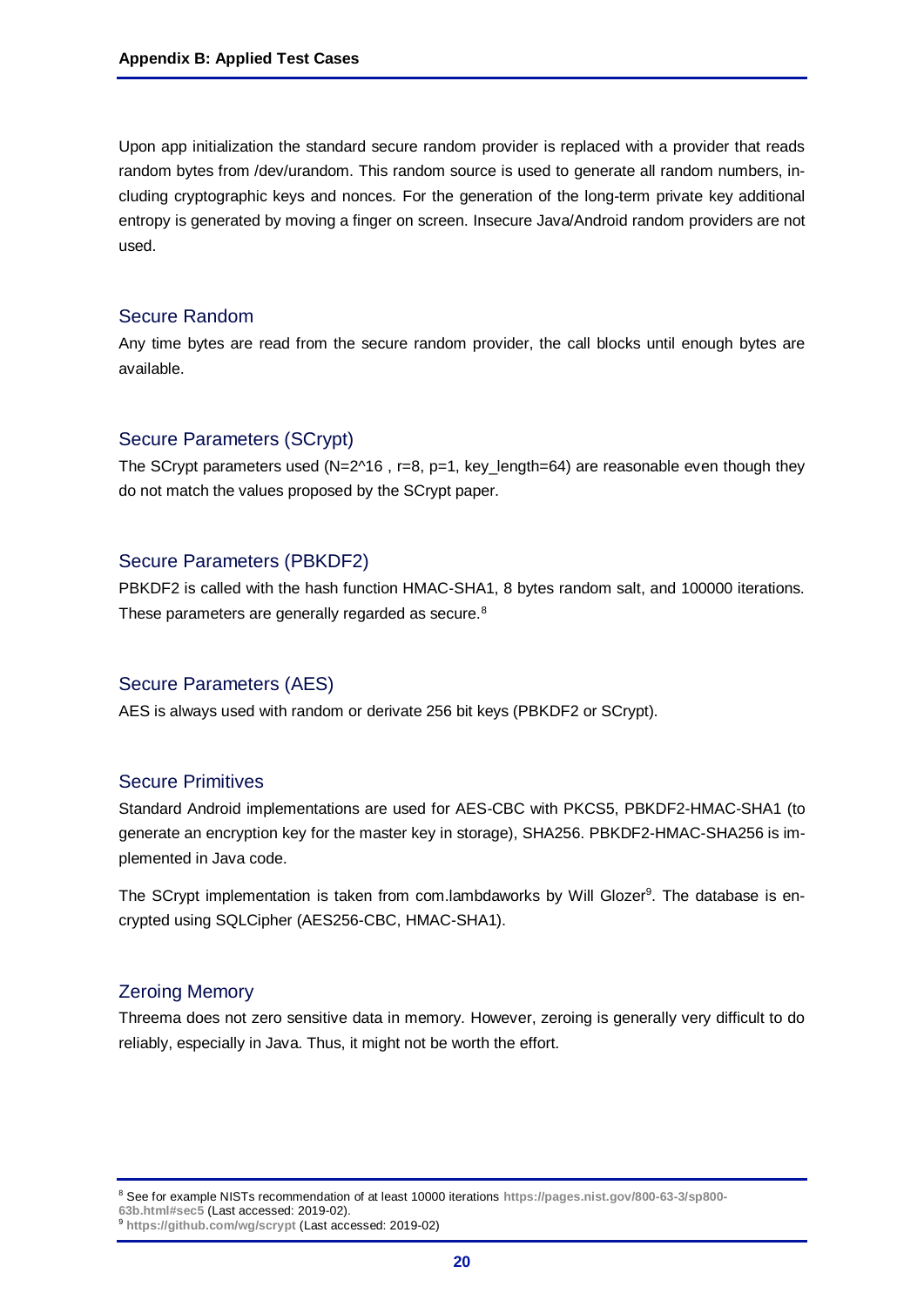#### Caching Sensitive Information (Storage)

No data is cached explicitly in storage.

#### Caching Sensitive Information (Memory)

Some information is cached in memory, including avatars, image thumbnails, contacts, and ICE candidates. However, since these in memory caches should be inaccessible from other apps caching these seems reasonable.

## Caching Sensitive Information (Keyboard)

The keyboard cache is deactivated for input fields containing sensitive passwords, e.g. the PIN lock, the Threema Safe password and the master key password. Additionally, users can choose to use an incognito keyboard in the settings to prevent caching sensitive information in conversations.

## Caching Sensitive Information (GUI Objects)

Last used GUI elements are cached in memory unless explicitly deactivated in the Settings. This means that in default settings sensitive data might remain visible in Androids recent activities. This leads to confusing behavior when using a PIN lock.

#### **NaCl**

Threema uses NaCl's reference implementation<sup>10</sup> when possible, but provides a fallback to JNaCl<sup>11</sup> (a pure Java implementation of NaCl). Furthermore, it uses unmodified NaCl (nacl.cr.yp.to; nacl-20110221). Additionally, they implemented a helper function to work around an implementation detail of NaCl, where the first 32 bytes of the message-to-be-encrypted must be 0x00. We concluded that the helper function works as expected.

In order to call NaCl from Java, Threema wrote an JNI wrapper. We verified the NaCl Java Native Interface for common mistakes $12$ , and found no obvious issues. Due to the simplicity of the interface, most common mistakes, e.g. passing unchecked `Strings`, forgotten `Release`'s, and Java privilege violations do not apply.

#### Resource Allocation (JNI)

Resources `Get` via JNI must be `Released` in order to prevent memory leaks. `Get` may return `NULL`, which must be checked to avoid a free/release of NULL.

**[https://www.youtube.com/watch?v=8HgrlqQNnpk](https://www.youtube.com/watch?v=8HgrlqQNnpk%20)** (Last accessed: 2019-02)

<sup>10</sup> **[http://nacl.cr.yp.to](http://nacl.cr.yp.to/)** (Last accessed: 2019-02)

<sup>11</sup> **<https://github.com/neilalexander/jnacl>** (Last accessed: 2019-02)

<sup>12</sup> **[https://www.oracle.com/webfolder/technetwork/tutorials/obe/java/JNI\\_OBE/JNI\\_OBE.html](https://www.oracle.com/webfolder/technetwork/tutorials/obe/java/JNI_OBE/JNI_OBE.html)** (Last accessed: 2019-02), **<http://www.cse.psu.edu/~gxt29/papers/safejni.pdf>**, **[https://wiki.sei.cmu.edu/confluence/pages/viewpage.ac](https://wiki.sei.cmu.edu/confluence/pages/viewpage.action?pageId=87150750#Rule20.JavaNativeInterface(JNI)-Java)[tion?pageId=87150750#Rule20.JavaNativeInterface\(JNI\)-Java](https://wiki.sei.cmu.edu/confluence/pages/viewpage.action?pageId=87150750#Rule20.JavaNativeInterface(JNI)-Java)** (Last accessed: 2019-02),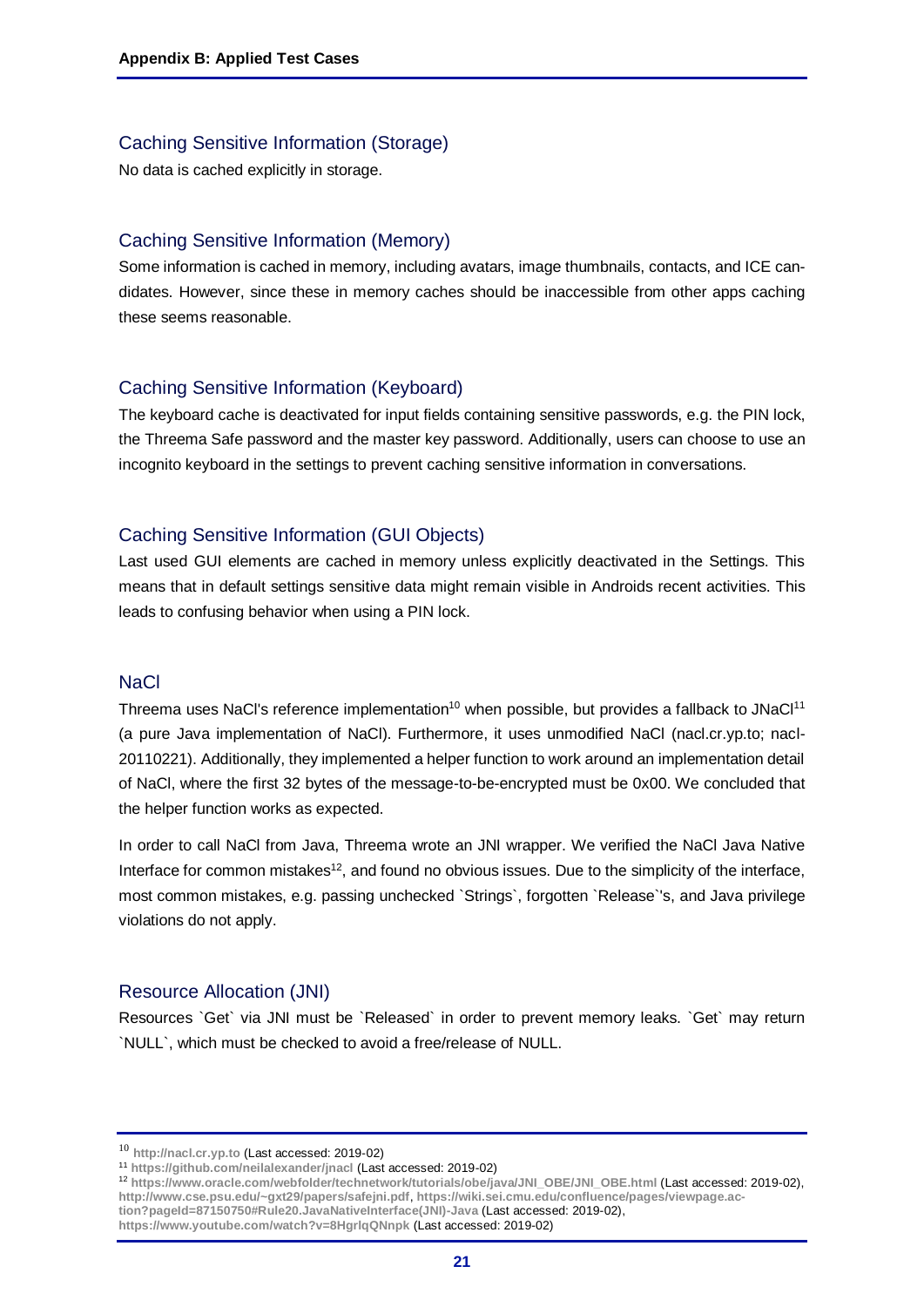This issue most often does not apply due to the usage of `GetByteArrayRegion` (as recommended). We reviewed the remaining instances for NaCl manually and found no issues.

We found a potential NULL-dereference and a potential out-of-bounds write in the Scrypt Java Native Interface. We did no further evaluation because Threema decided to delete the erroneous functions completely.

# Violating Access Control Rules (JNI)

C code may bypass Java's access controls, e.g. it is possible to call private functions.

Does not apply for Threema.

# String Handling (JNI)

Java Strings are different from C Strings. Java Strings are guaranteed to be valid UTF-16 and are not NULL-terminated. Erroneous C code may produce unexpected results when working with Java Strings directly and not using MUTF-8 representation with appropriate filters when working with untrusted data.

Does not apply to Threema.

# Exception Handling (JNI)

Most JNI functions must not be called when an exception is pending. We reviewed the NaCl and Scrypt JNI for problematic code and found only minor issues. Especially, most return values are checked and handled correctly.

# Comparison of Object References (JNI)

Object references must only be compared via `IsSameObject()` and not via  $=$  `or `!=`.

Does not apply to Threema.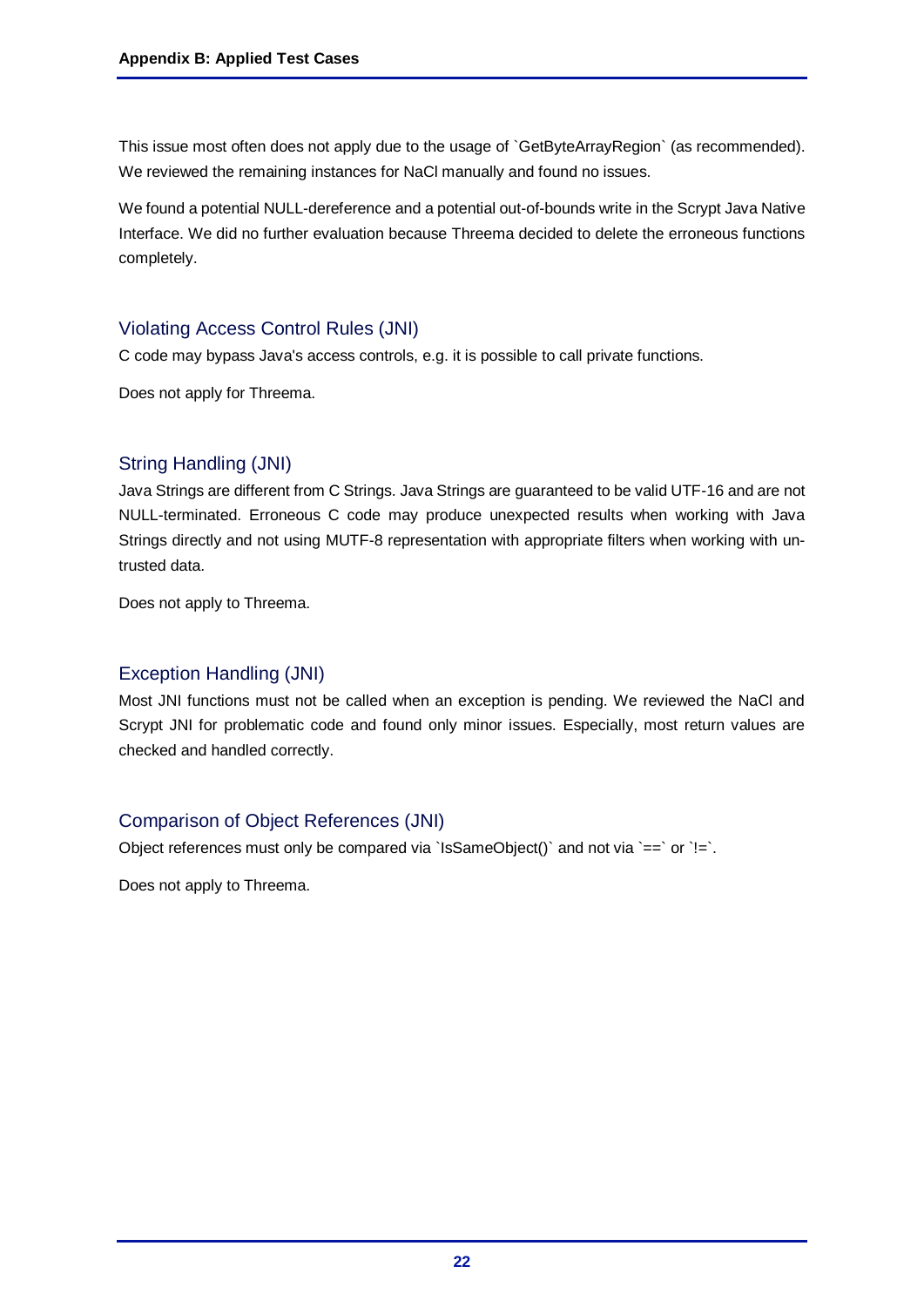# <span id="page-22-0"></span>Applied Test Cases iOS App

In the following we provide a list of test cases that were applied to the Threema iOS app. The list is not necessarily complete, but rather meant to show how we approached the audit.

We loosely based these testcases on the Introduction to Secure Coding Guide by Apple<sup>13</sup>, the Secure iOS Application Development guidelines collected by Felix Gröbert<sup>14</sup>, and the OWASP Mobile Security Testing Guide<sup>15</sup>.

#### Secure Random Source

Cryptographic algorithms need cryptographically secure randomness in order to generate keys. Low entropy sources may have catastrophic effects on cryptographic algorithms.

Threema reads random data from /dev/urandom. This random source is used to generate all random numbers, including cryptographic keys and nonces. For the generation of the long-term private key additional entropy is generated by moving a finger on screen. Native random providers are not used.

#### Secure Parameters (PBKDF2)

PBKDF2 is called with the hash function HMAC-SHA256, 8 bytes random salt, and 100000 iterations. These parameters are generally regarded as secure.<sup>16</sup> An exception is made for zip encryption as described below.

#### Secure Parameters (AES)

AES is used for encrypting conversation backups using MiniZip. It is called with a key derived via PBKDF2-HMAC-SHA1 (iteration count 1000) as defined in the zip encryption standard AE-2<sup>17</sup>. Other AES operations are performed using random 256 Bit keys.

#### Secure Primitives

For encrypting zipped conversation backups, the AES and PBKDF2 implementation of Brian Gladman is used. For identity backups the PBKDF2 Apple's CommonCrypto implementation is used. For SHA1, SHA256 and other AES operations Apple's CommonCrypto implementation is used. For NaCl the reference implementation by Daniel J. Bernstein is used.

<sup>16</sup> See for example NISTs recommendation of at least 10000 iterations **[https://pages.nist.gov/800-63-3/ sp800-](https://pages.nist.gov/800-63-3/%20sp800-63b.html%23sec5) [63b.html#sec5](https://pages.nist.gov/800-63-3/%20sp800-63b.html%23sec5)** (Last accessed: 2019-02).

<sup>13</sup> **[https://developer.apple.com/library/archive/documentation/Security/Conceptual/SecureCodingGuide/Introduc](https://developer.apple.com/library/archive/documentation/Security/Conceptual/SecureCodingGuide/Introduction.html)[tion.html](https://developer.apple.com/library/archive/documentation/Security/Conceptual/SecureCodingGuide/Introduction.html)** (Last accessed: 2019-02)

<sup>14</sup> **<https://github.com/felixgr/secure-ios-app-dev>** (Last accessed: 2019-02)

<sup>15</sup> **[https://www.owasp.org/index.php/OWASP\\_Mobile\\_Security\\_Testing\\_Guide](https://www.owasp.org/index.php/OWASP_Mobile_Security_Testing_Guide)** (Last accessed: 2019-02)

<sup>17</sup> **[http://www.winzip.com/aes info.htm](http://www.winzip.com/aes%20info.htm)** (Last accessed: 2019-02)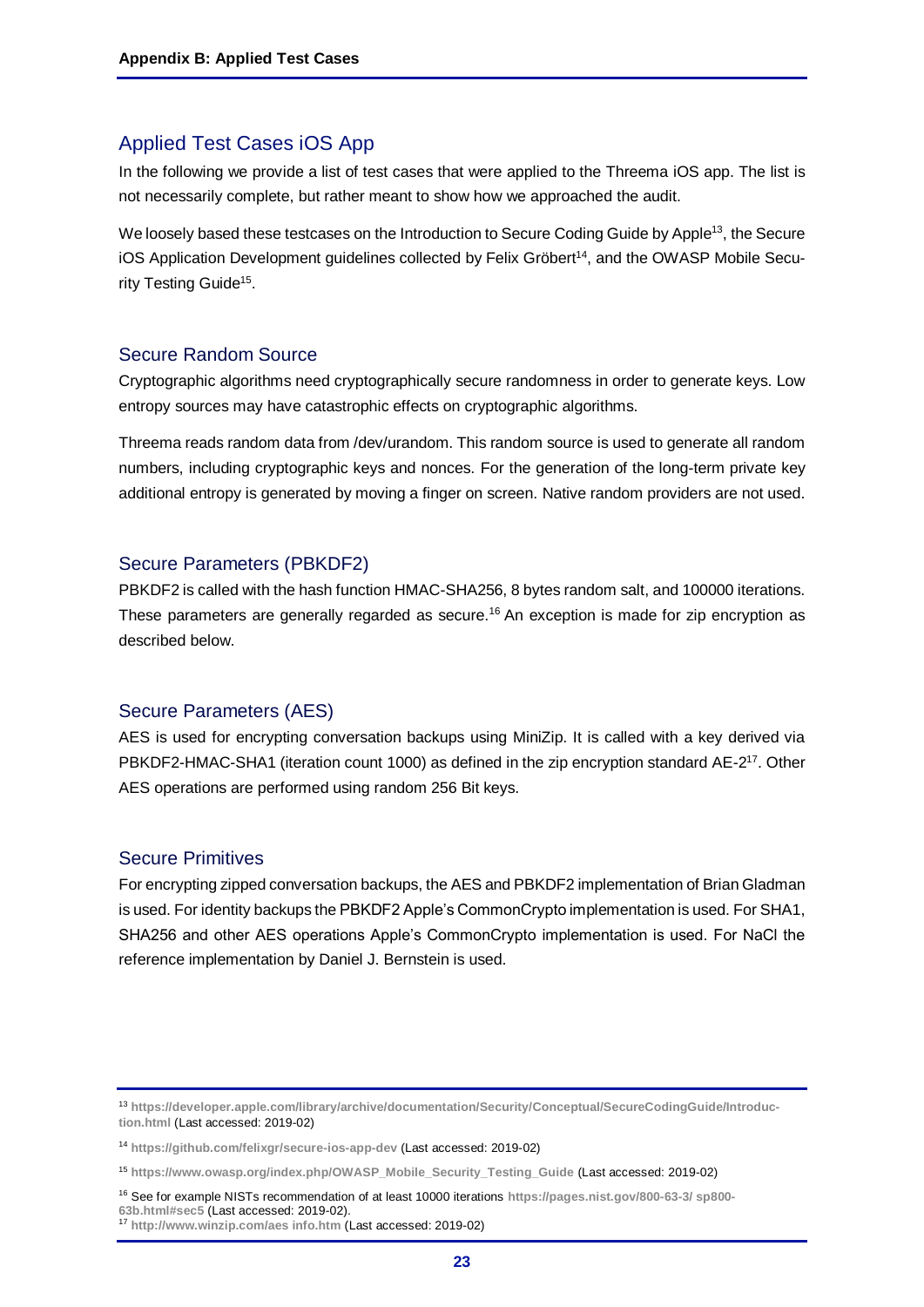# Zeroing Memory

Threema does not zero sensitive data in memory. However, zeroing is generally very difficult to do reliably especially, when keys are accessed repeatedly. Thus, we feel it might not be worth the effort.

## Local Authentication

Threema implements Touch ID to prevent unauthorized access to the app. Additional protections, for example against Jailbreaks are not implemented.

# Secure Deserialization

Whenever objects are deserialized in iOS apps, developers should be careful about potentially malicious data that could be supplied by an attacker. Threema deserializes all objects using *NSJSONSerialization*, which is generally regarded secure.

# Secure Handling of SQL Statements

Handwritten SQL statements manipulating an app internal database that handle user supplied input are potentially vulnerable to SQL injections. We found that Threema does not use SQL directly but all Database access is done via *NSPersistentStoreCoordinator*, which is not vulnerable to SQL injections.

# Compile-Time Options

As iOS apps are often written in Objective-C, they are potentially vulnerable to issues like Memory Corruptions and Buffer Overflows. Various compile-time options are available as countermeasures to make attacking these vulnerabilities harder. We found that Threema enables stack smashing protection and position independent executables. Automatic reference counting is enabled for the Threema code, but disabled for some dependencies where necessary.

## Code Signing

To prevent malicious clones of an iOS app reaching the Apple App Store, an app should be signed with a secure developer certificate. We found that Threema signs their release build using an iPhone developer certificate.

# Anti-Reversing Techniques

To prevent attackers tampering with an iOS app it is recommended to take some anti-reversing measurements, for example stripping debug symbols and using a Jailbreak and debugging detection. We found that Threema strips all debug symbols from release builds, but does not implement a Jailbreak or debugging detection. We, however, feel this is reasonable as the checks are usually not a real help against dedicated attackers.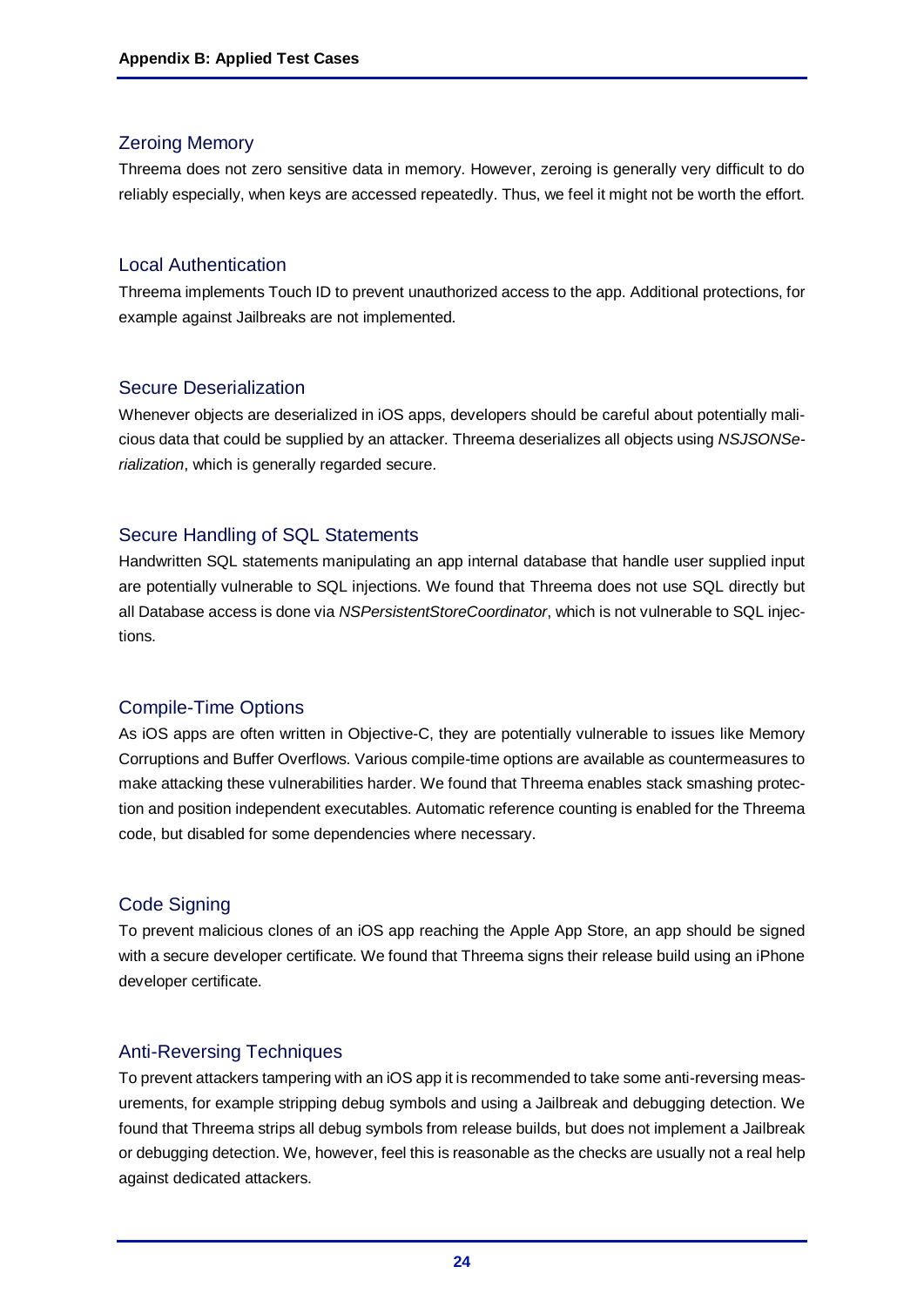# App Transport Security

Any data sent over an unencrypted HTTP connection is potentially available to a man-in-the-middle attacker. Therefore, iOS apps by default cannot make unencrypted HTTP connections to webservers without changing the settings of App Transport Security (ATS). We found that Threema uses ATS in default configuration, therefore not allowing unprotected HTTP connections.

# Secure HTTP Settings

iOS apps can set up HTTPS connections with debug options resulting in potentially sensitive information like cryptographic keys to be logged. Additionally, parameters passed in HTTPS URIs might be available at the proxy level. We found that Threema neither has debug options for HTTPS enabled nor do they send sensitive data in HTTPS URIs.

# Certificate Handling

To prevent an attacker from tricking an app into accepting a malicious certificate for a HTTPS connection it is recommended to perform Certificate Authority or Public Key pinning. We found that Threema checks all certificates using TrustKit, which is configured for public key pinning. These checks are applied for all HTTPS connections, except for the request to mark an encrypted media blob.

# Verification of app URI calls

iOS apps can export URIs that can be called from other apps to trigger actions in the app. Developers should take care that they do not automatically perform malicious actions upon URI calls. We found that in Threema all actions that can be triggered via URLs are verified or the user is asked for permission. See [Table 6](#page-24-0) for all available URIs.

<span id="page-24-0"></span>

| <b>URL</b>              | <b>Description/Usage</b>                                                                            |
|-------------------------|-----------------------------------------------------------------------------------------------------|
| threema://restore       | Allows restoring an identity backup, only allowed during app setup.                                 |
| threema://add           | Allows adding a new contact. Asks the user for permission. Can be de-<br>activated in the settings. |
| threema://compose       | Allows opening the compose dialog with a contact. Also allows sharing<br>images via pasteboard.     |
| threema://link mobileno | Links a Threema identity with a mobile number using a code from the<br>verification SMS.            |
| Threema://license       | Allows activating a Threema work license using a username and a pass-<br>word.                      |
| file://                 | Allows sharing a file via Threema.                                                                  |

#### **Table 6: Threema URIs**

# Verification of outgoing URLs in WebViews

WebViews in iOS apps should be restricted to a subset of URLs to prevent displaying malicious content inside the app. We found that WebViews in Threema are not restricted to specific URLs, but don't allow clicking links or browsing the web. However, onclick handlers and redirects are still possible.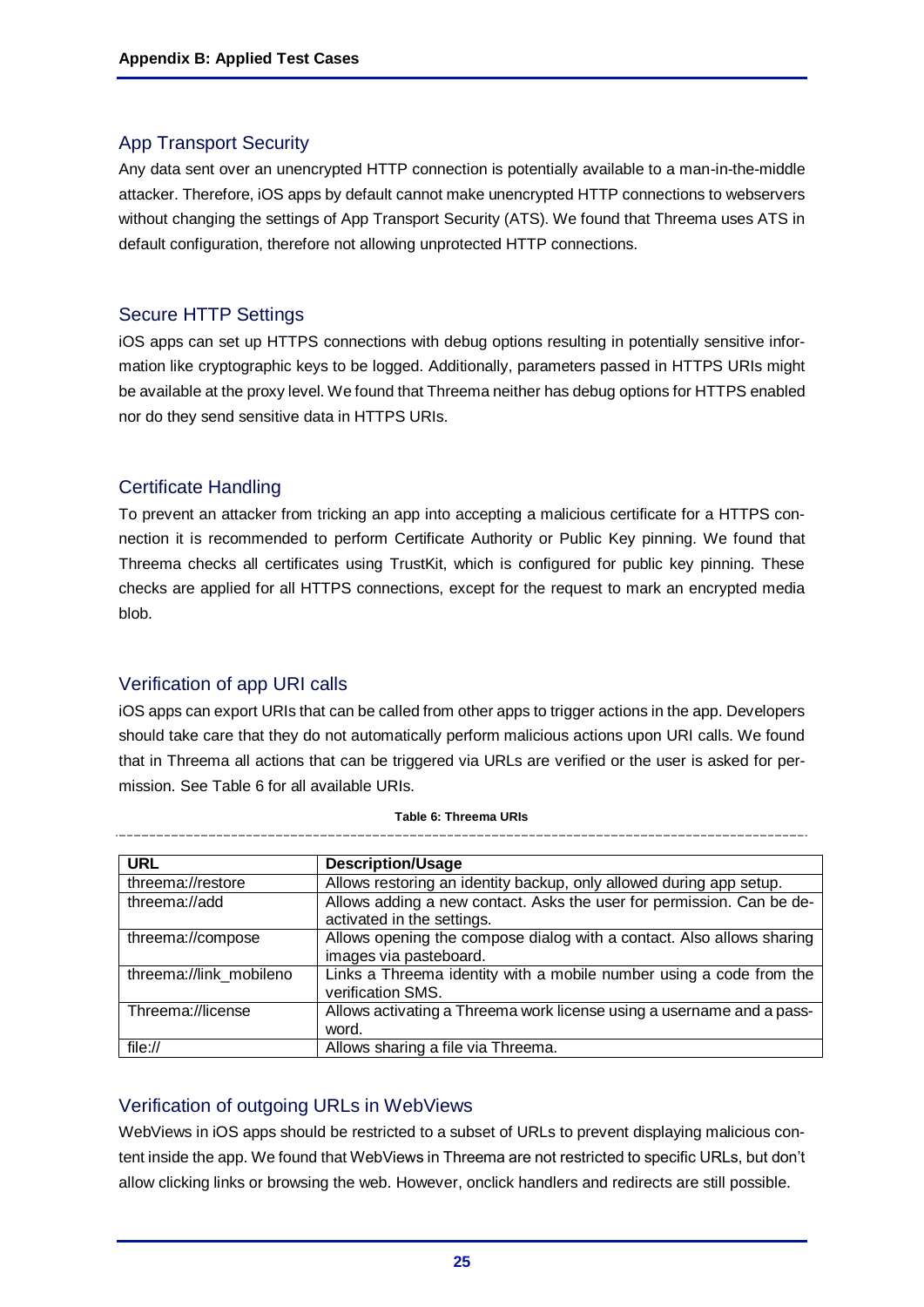## Prevent XSS in WebViews

Whenever a WebView displays attacker controlled data cross-site scripting vulnerabilities are possible. To prevent this, developers should restrict JavaScript usage and file access on WebViews. We found that Threema WebViews do neither.

# Avoid HTML Previews

To prevent the executing of malicious local or remote content in iOS apps it is recommended to avoid HTML previews for content. We found that Threema does not support HTML previews.

# Disable Autocorrect for Sensitive Data Fields

To prevent sensitive data (e.g. passwords) from leaking while being supplied by the user, auto correct should be disabled on sensitive input fields. We found that in Threema autocorrect is disabled for all sensitive input fields, including password, ID, E-mail and the license username fields.

# Secure Pasteboard Handling

Any data shared using pasteboards is potentially available to other apps. Developers should, therefore, be careful about supplying sensitive information in pasteboards. We found that Threema uses the global pasteboard only to share information with other apps and does not implement its own pasteboard.

# Secure Keychain Permissions

Secrets saved in the iOS keychain should use the minimum possible permission to prevent abuse. We found that the Threema identity key is only accessible on the device it was created on after it was first unlocked. An identity backup is available whenever the keychain is unlocked.

# Secure File Storage

Files stored on the storage might potentially be available to an attacker if they are not sufficiently secured. We found that all files are sufficiently protected as Threema uses the *NSFileProtection-CompleteUntilFirstUserAuthentication* permission.

# Secure Temporary Files

Temporary files should only be created in the secure temporary *NSTemporaryDirectory* to secure them from attackers. We found that Threema uses this directory for temporary files.